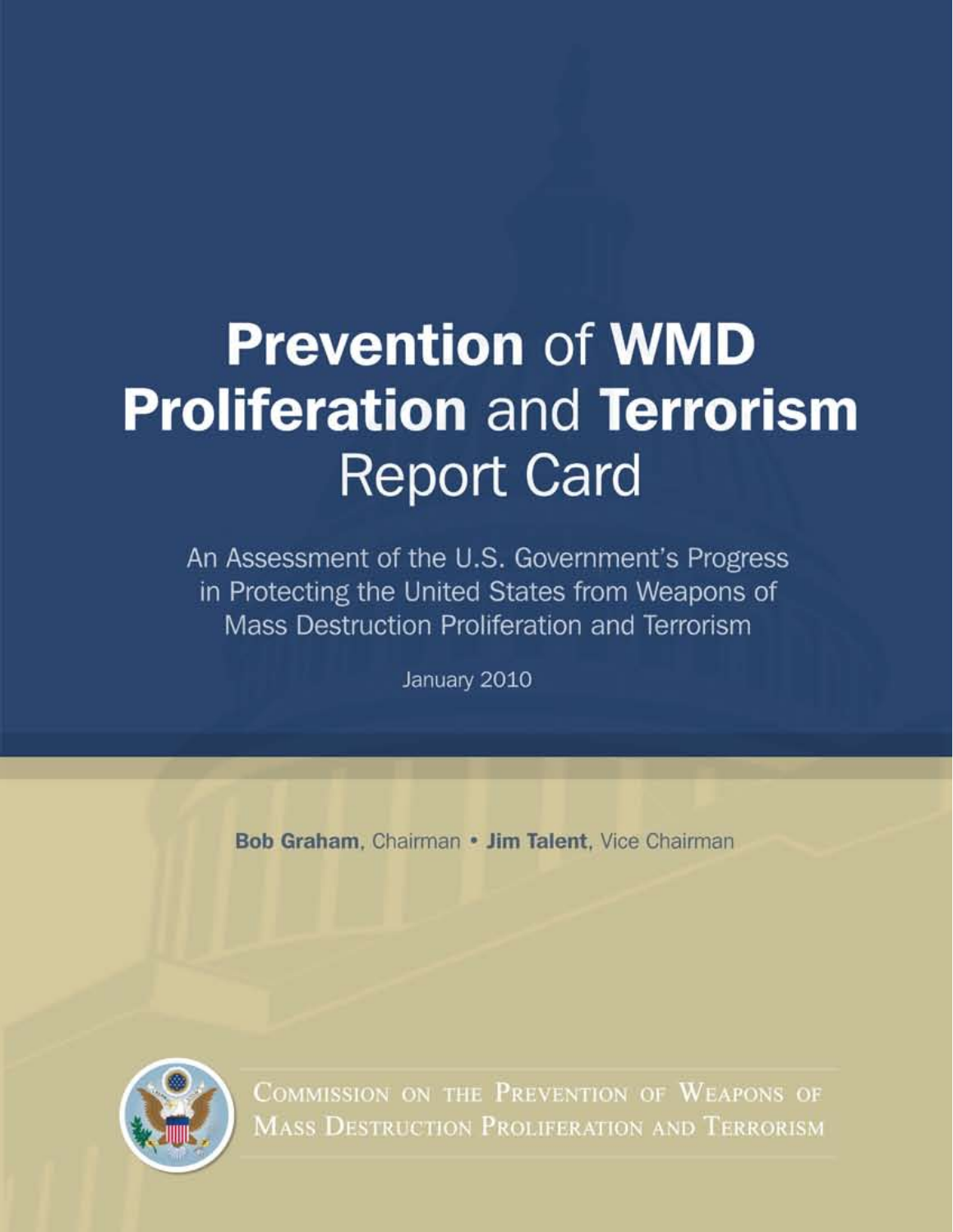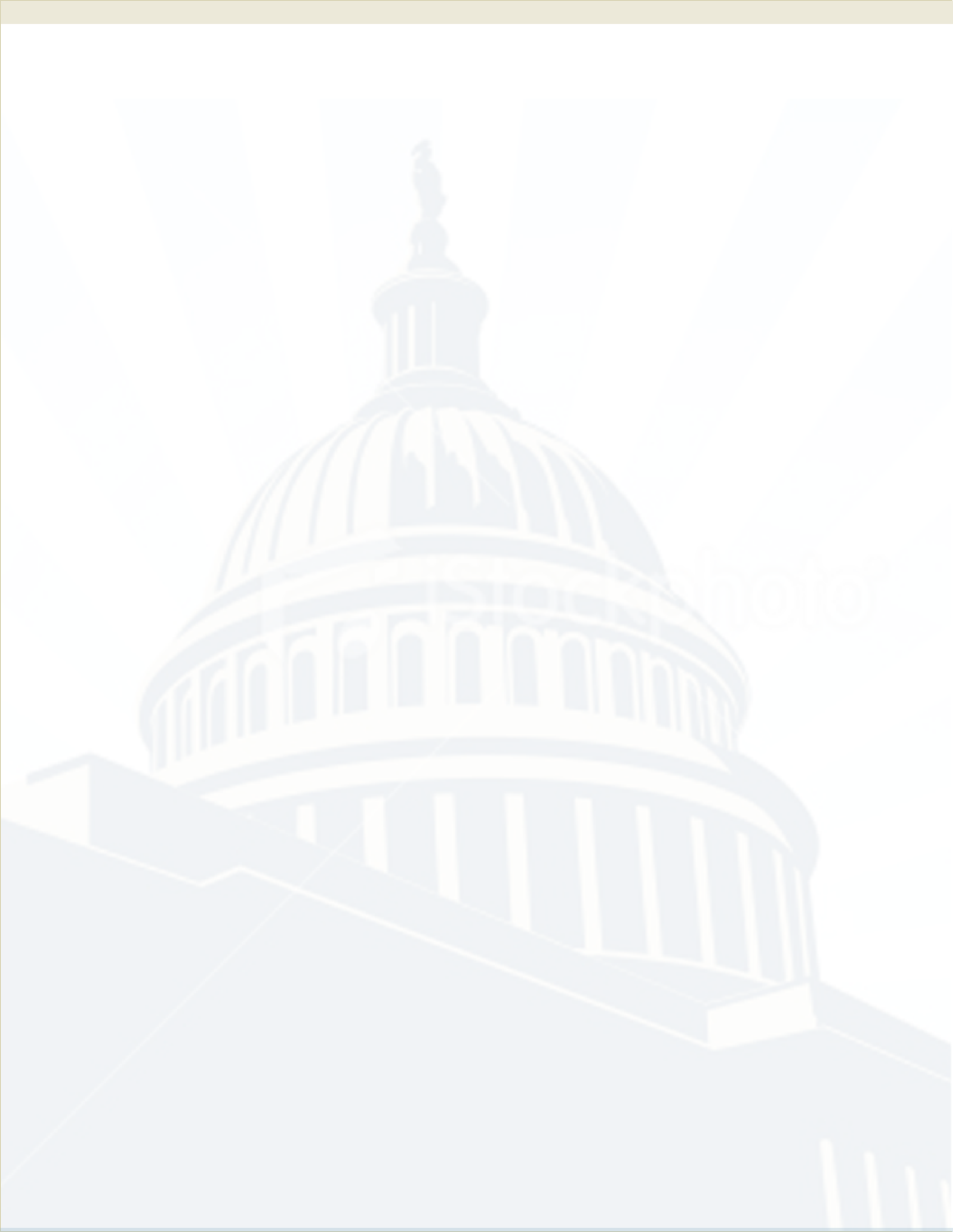

# COMMISSION ON THE PREVENTION OF WEAPONS OF MASS DESTRUCTION PROLIFERATION AND TERRORISM

January 26, 2010

The Honorable Nancy Pelosi The Honorable John A. Boehner United States House of Representatives United States House of Representatives 235 Cannon House Office Building 1011 Longworth House Office Building Washington, DC 20515 Washington, DC 20515

United States Senate United States Senate Washington, DC 20510 Washington, DC 20510

The Honorable Harry Reid **The Honorable Mitch McConnell** 528 Hart Senate Office Building 361-A Russell Senate Office Building

Dear Speaker Pelosi, Majority Leader Reid, Minority Leader Boehner, and Minority Leader McConnell:

In December 2008 in accordance with the Implementing Recommendations of the 9/11 Commission Act of 2007 (P.L. 110-53), the Commission on the Prevention of Weapons of Mass Destruction Proliferation and Terrorism submitted its report, *World at Risk*.

That report assessed the nation's activities, initiatives, and programs to prevent weapons of mass destruction proliferation and terrorism and provided concrete recommendations to address these threats.

The Commission found several areas where the risks to the United States are increasing: the crossroads of terrorism and proliferation in the poorly governed regions of Pakistan, the proliferation of biological and nuclear materials, and technology, and the potential erosion of international nuclear security, treaties, and norms as we enter a nuclear energy renaissance.

In 2009, the Commission was authorized for an additional year of work, to assist Congress and the Administration to improve understanding of its findings and turn its concrete recommendations into actions.

In accordance with that authorization, the Chair and Vice Chair of the Commission, based upon close consultation with Commissioners, hereby submit a report card assessing the U.S. Government's progress in protecting the United States from weapons of mass destruction proliferation and terrorism.

This report card provides an assessment of the progress that the U.S. government has made in implementing the recommendations of the Commission. It is our hope that by identifying areas of progress, as well as those in need of further attention, appropriate action will be taken to mitigate the threat posed by weapons of mass destruction to the United States.

We thank you for the opportunity to extend the work of the Commission and for the honor of allowing us to serve our country.

Respectfully submitted,

Senator Bob Graham Senator Jim Talent *Chairman Vice Chairman*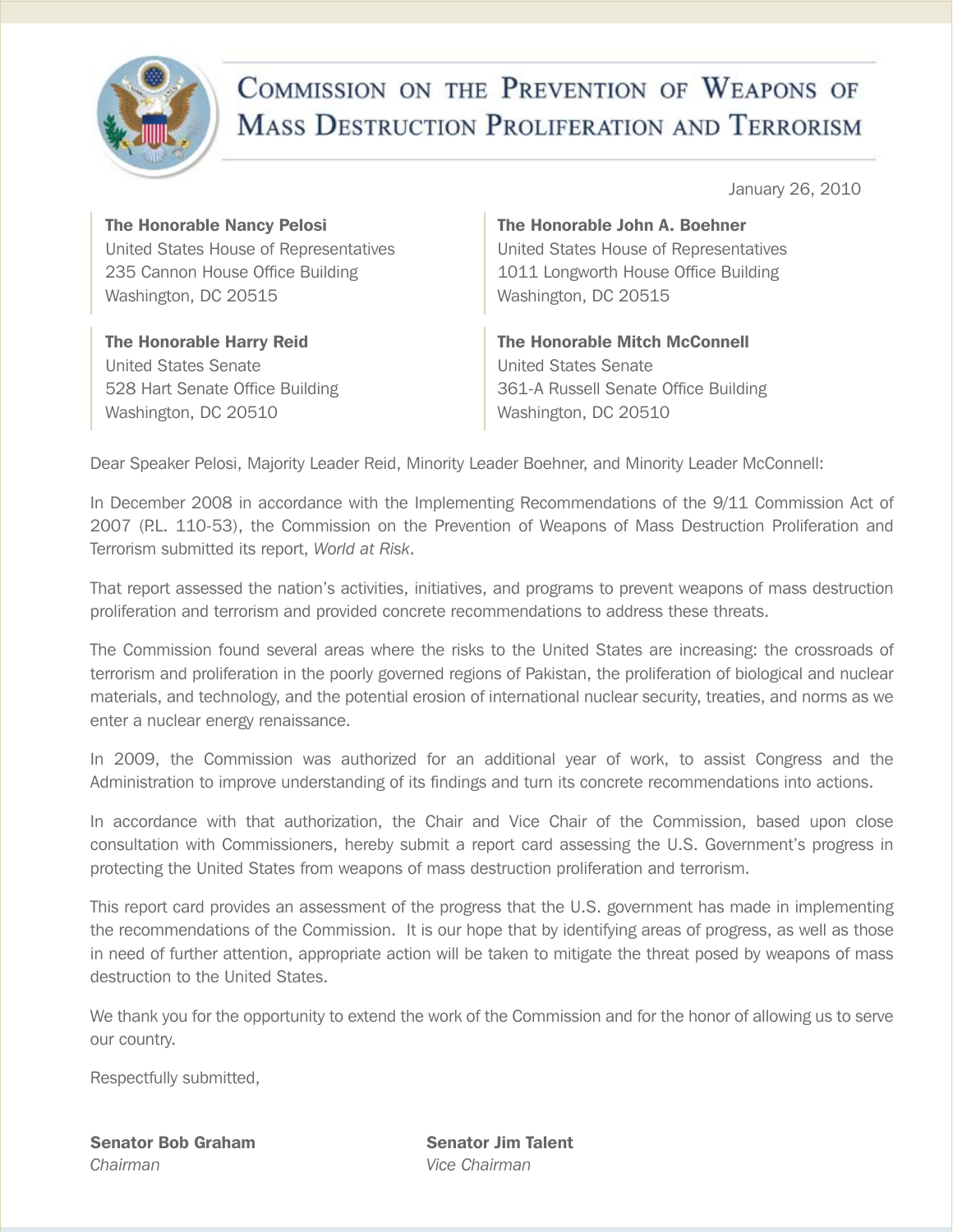

# COMMISSION ON THE PREVENTION OF WEAPONS OF MASS DESTRUCTION PROLIFERATION AND TERRORISM

January 26, 2010

The Honorable Barack Obama President of the United States The White House Washington, DC 20500

Dear Mr. President:

In December 2008 in accordance with the Implementing Recommendations of the 9/11 Commission Act of 2007 (P.L. 110-53), the Commission on the Prevention of Weapons of Mass Destruction Proliferation and Terrorism submitted its report, *World at Risk*.

That report assessed the nation's activities, initiatives, and programs to prevent weapons of mass destruction proliferation and terrorism and provided concrete recommendations to address these threats.

The Commission found several areas where the risks to the United States are increasing: the crossroads of terrorism and proliferation in the poorly governed regions of Pakistan, the proliferation of biological and nuclear materials, and technology, and the potential erosion of international nuclear security, treaties, and norms as we enter a nuclear energy renaissance.

In 2009, the Commission was authorized for an additional year of work, to assist Congress and the Administration to improve understanding of its findings and turn its concrete recommendations into actions.

In accordance with that authorization, the Chair and Vice Chair of the Commission, based upon close consultation with Commissioners, hereby submit a report card assessing the U.S. Government's progress in protecting the United States from weapons of mass destruction proliferation and terrorism.

This report card provides an assessment of the progress that the U.S. government has made in implementing the recommendations of the Commission. It is our hope that by identifying areas of progress, as well as those in need of further attention, appropriate action will be taken to mitigate the threat posed by weapons of mass destruction to the United States.

We thank you for the opportunity to extend the work of the Commission and for the honor of allowing us to serve our country.

Respectfully submitted,

Senator Bob Graham Senator Jim Talent *Chairman Vice Chairman*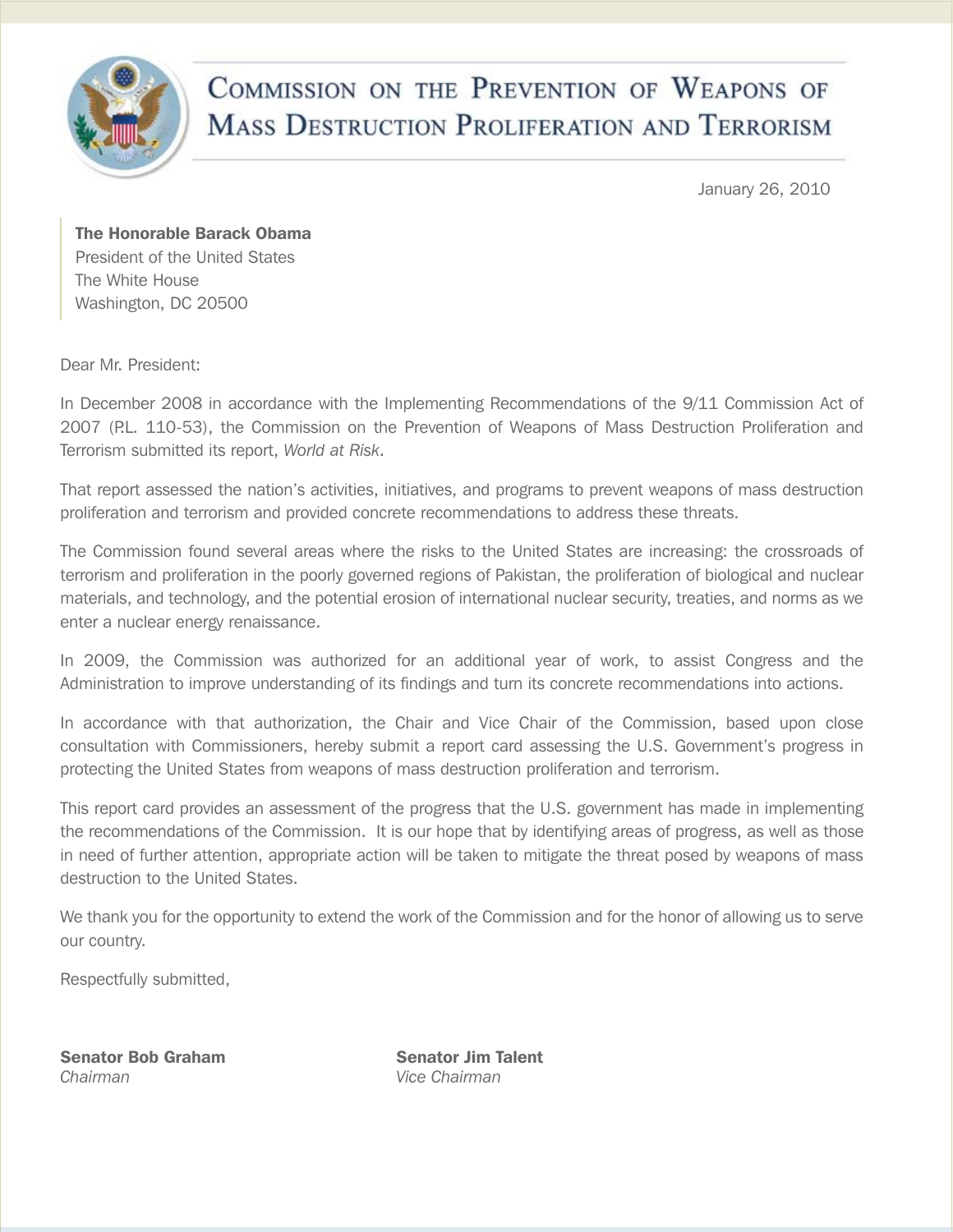### **Overview**

In December 2008, the Commission on the Prevention of Weapons of Mass Destruction Proliferation and Terrorism released a unanimous threat assessment: Unless the world community acts decisively and with great urgency, it is more likely than not that a weapon of mass destruction (WMD) will be used in a terrorist attack somewhere in the world by the end of 2013. That weapon is more likely to be biological than nuclear.

Less than a month after this assessment, then Director of National Intelligence Mike McConnell publicly endorsed it.

The assessment was based on four factors.

- First, there is direct evidence that terrorists are trying to acquire weapons of mass destruction.
- Second, acquiring WMD fits the tactical profile of terrorists. They understand the unique vulnerability of first-world countries to asymmetric weapons—weapons that have a far greater destructive impact than the power it takes to acquire and deploy them. The airplanes that al Qaeda flew into the World Trade Center were asymmetric weapons.
- Third, terrorists have demonstrated global reach and the organizational sophistication to obtain and use WMD. As recent actions by al Qaeda in the Arabian Peninsula demonstrate, the al Qaeda network is expanding through international partnerships. In particular, it is well within their present capabilities to develop and use bioweapons. As the Commission's report, *World at Risk,* found, if al Qaeda recruits skilled bioscientists, it will acquire the capability to develop and use biological weapons.
- Fourth, the opportunity to acquire and use such weapons is growing exponentially because of the global proliferation of nuclear material and biological technologies.

Almost fourteen months have passed since the Commission issued its *World at Risk*. That means nearly a quarter of the five-year margin of shrinking safety has passed.

During that time, the risk has continued to grow.

This is not meant to question the good faith or deny the dedication of anyone in the government. The fact is that first-world democracies are particulary vulnerable to asymmetric attack, especially from organizations that have no national base and therefore, are undeterred by the threat of retaliation. So although everyone wants to prevent such attacks, and the government made progress toward that end in certain areas, the forces and factors that imperil the country have been outracing defensive efforts and overwhelming good intentions.

It is possible that fortuitous circumstances may reduce the anticipated risk. Outside forces may change and render more benign the groups that are working against us, or as in the case of the Detroit-bound flight on Christmas Day, an attack may occur but fail in execution to the point that the destructive impact is minimal.

*But the United States cannot count on such good fortune.* Plans must be based on the assumption that what is likely to occur, given the current trajectory of risk, WILL occur, unless the trajectory is reversed. And on the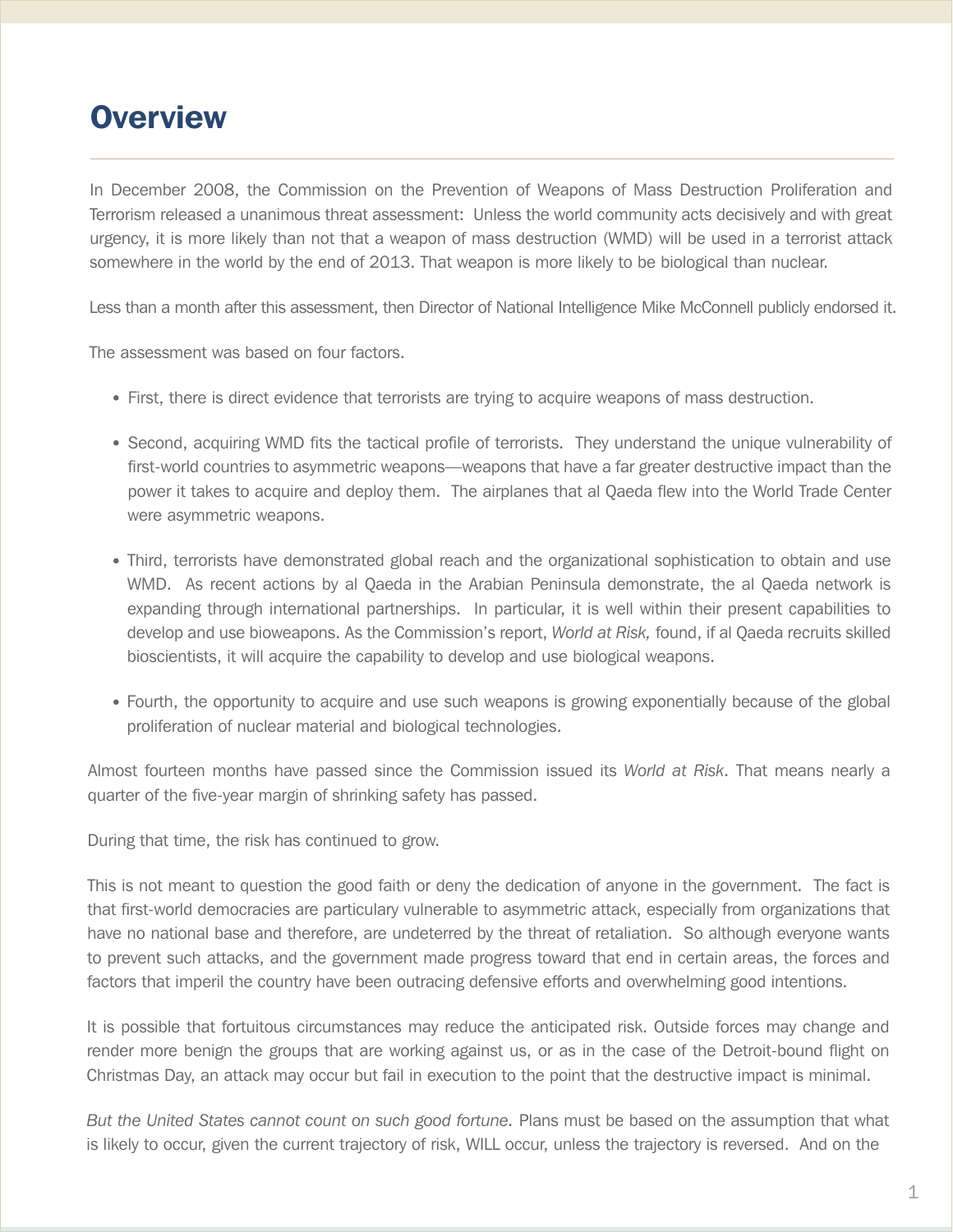current course, what is likely to occur within a very few years is an attack using weapons of mass destruction—probably a bioweapon—that will fundamentally change the character of life for the world's democracies.

In reaction to the Christmas Day attack, President Barack Obama stated that he would do everything in his power to support the men and women in intelligence, law enforcement and homeland security to ensure they have the tools and resources to keep America safe. He promised to "leave no stone unturned in seeking better ways to protect the American people." It is in this spirit of protecting America that the Commission made its recommendations, and it is in this spirit that the report card was developed.

The assessment is not a good one, particularly in the area of biological threats. While the government has made progress on preventing such attacks, it is simply not paying consistent and urgent attention to the means of responding quickly and effectively so that they no longer constitute a threat of mass destruction. The failures did not begin with the current group of leaders. Each of the last three Administrations has been slow to recognize and respond to the biothreat. The difference is that the danger has grown to the point that we no longer have the luxury of a slow learning curve. The clock is ticking, and time is running out.

#### Failure to Understand Nature of Biothreat

The evolution of the nature of the threat is nowhere more pronounced than in the area of biological weapons. A revolution in biotechnology continues, expanding potentially dangerous dual-use capabilities across the globe. As the delayed response to H1N1 has demonstrated, the United States is woefully behind in its capability to rapidly produce vaccines and therapeutics, essential steps for adequately responding to a biological threat, whether natural or man-made.

H1N1 came with months of warning. But even with time to prepare, the epidemic peaked before most Americans had access to vaccine. A bioattack will come with no such warning. Response is a complex series of links in a chain of resilience necessary to protect the United States from biological attacks. Rapid detection and diagnosis capabilities are the first links, followed by providing actionable information to federal, state, and local leaders and the general public; having adequate supplies of appropriate medical countermeasures; quickly distributing those countermeasures; treating and isolating the sick in medical facilities; protecting the well through vaccines and prophylactic medications; and in certain cases, such as anthrax, environmental cleanup. We conclude that virtually all links are weak, and require the highest priority of attention from the Administration and Congress.

The Chair and Vice Chair believe that this lack of preparedness and a consistent lack of action, even on fundamental issues like provision of adequate high-level expertise and investment in medical countermeasures, is a symptom of a failure of the U.S. government to grasp the threat of biological weapons.

Whereas the Administration has demonstrated a keen understanding of the nuclear threat and has set in motion a series of policies that all hope will bear fruit, there has been no equal sense of urgency displayed towards the threat of a large-scale biological weapons attack.

#### Positive Strides to Address Nuclear Threat

President Obama has undertaken substantial effort to bolster the nonproliferation regime. From his April 2009 speech in Prague to his chairmanship of a United Nations Security Council meeting on the subject and plans for a Global Summit on Nuclear Security, he is attempting to bend current trend lines.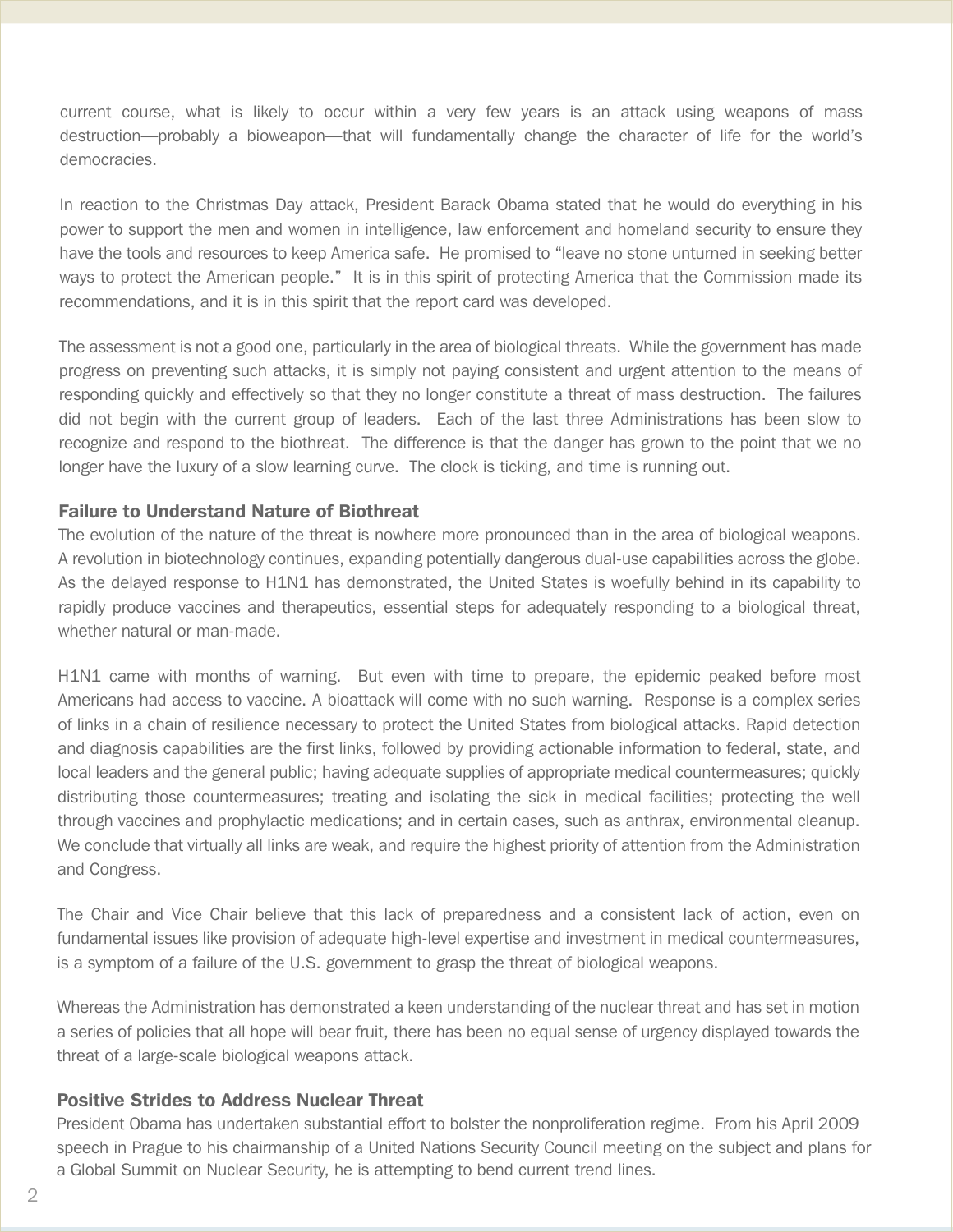We have some concerns in the nuclear arena, particularly regarding the Administration's failure to prevent the lapse of verification mechanisms established under the START treaty. Ensuring their continuation was very important and insufficient attention was paid to it.

The U.S. government has placed priority on Iran and North Korea, and much attention and resources have been spent on Pakistan, but progress has been slow. The Chair and Vice Chair are gravely concerned about these regions. Recognizing the limited leverage the United States has in addressing them and the time-consuming nature of diplomacy, as the Administration works to deepen global resolve to act, we underscore the unacceptable consequences of failure.

The U.S. government must strengthen the nonproliferation regime, develop more effective policies to eliminate terrorist havens in Pakistan, and galvanize allies to stop the Iranian and North Korean nuclear weapons programs.

#### Iran and North Korea

No grade is provided for Iran and North Korea in recognition if the broad nature and ambition of the Commission's recommendation to "stop the Iranian and North Korean nuclear weapons programs." In *World at Risk*, the Commission stated that because of the dynamic international environment, it would not address the precise tactics that should be employed by the next administration to achieve this strategic objective. However, the nuclear aspirations of Iran and North Korea pose immediate and urgent threats to their respective regions and to the Nuclear Non-Proliferation Treaty, which could trigger a dangerous cascade of proliferation.

The actions of both countries in the past year have only increased these threats. Iran has rebuffed negotiating efforts, been exposed in its pursuit of a covert uranium enrichment site, and stated its intention to build additional facilities in defiance of UN Security Council mandates. It has also violently crushed its own domestic political opposition. North Korea has conducted both nuclear and missile tests. With Iran, the Administration has reacted with extreme patience but now appears poised to push for strengthened sanctions (a step supported by the House of Representatives in a sanctions bill passed in December 2009). Regarding North Korea, the Administration succeeded in tightening multilateral sanctions on the country with Security Council Resolution 1874, but direct diplomatic engagement has failed to bring North Korea back into the six-nation talks. The Commission is deeply concerned with these events and the time that has been lost in 2009. Failure to stop Iran and North Korea could result in a cascade of proliferation, which would dramatically increase the likelihood of the use of weapons of mass destruction.

#### Failure on Government Reform and Building a National Security Workforce

As former members of the U.S. Senate, the Chair and Vice Chair are enormously frustrated at the inability of Congress to reform its own oversight of the nation's homeland security agency.

The Chair and Vice Chair recognize the immense domestic challenges faced by Congress and the new Administration over the past year, including the financial crisis and health care reform, but believes that there should have been room for the structural procedures necessary to face the critical national security issue of protecting Americans from WMD threats.

As an independent branch of the U.S. government, Congress has an essential role to play in ensuring our national security—through authorization, appropriation, and oversight. It is essential to the safety of the American citizen that these functions are carried out competently.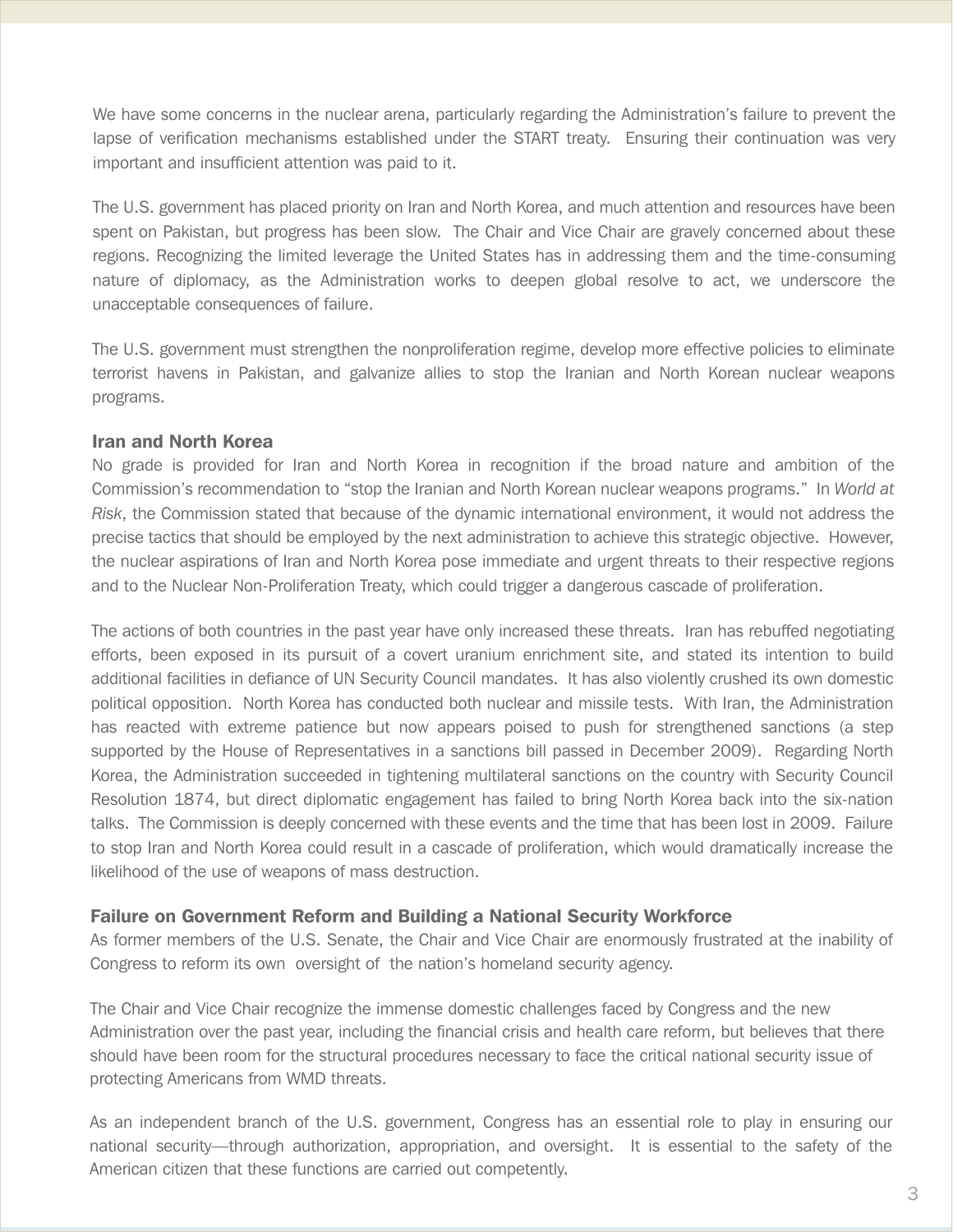For instance, the authorization, appropriation, and oversight for the U.S. Department of Homeland Security (DHS) are spread across more than 80 committees and subcommittees. This ensures that Congress will continue to lack a deep understanding of the important and interrelated security and intelligence policy issues that face the nation. This fragmentation guarantees that much of what Congress does will be duplicative and disjointed.

Oversight of DHS should be removed from legacy committees and focused within the House and Senate Homeland Security Committees.

The refusal of Congress, as the nation's elected representatives, to pull congressional authority together into one coherent oversight body is both self-serving and conspicuous, suggesting that individual concerns for "turf" supersede the legislature's willingness to assume responsibility to ensure national security.

Although the executive branch has made improvements in integrating the efforts of various departments and agencies, much work remains, as demonstrated by the Detroit-bound flight on Christmas Day. That thwarted attack exposed not only the inability of various intelligence agencies to provide protection, but also the inability of Congress to provide oversight.

In addition, both the Administration and Congress are well aware of the need to substantially improve how our federal departments, agencies, and the national laboratories hire and retain highly skilled personnel. The aging of our national security workforce has been a growing problem for over a decade, and yet little has been done by either branch of government.

If these long-standing deficiencies in executive agency operations and congressional oversight of homeland security, intelligence, and other crosscutting 21st century issues are not corrected, the United States will remain woefully underprepared to respond to the growing WMD threat.

The Commission emphasized in *World at Risk* that there is a vital connection between the process of making decisions and decisions made, or not made. In other words, if the process is balkanized; if there are no "integrators" to make sure agencies or committees work together; if experienced, senior officials are not put into the crucial positions, then the people can expect that little or nothing will be done—despite the good will of top authorities.

#### Progress on Citizen and Community Preparedness

A well-informed, organized, and engaged citizenry remains the country's greatest resource. The federal government has made some progress in supporting the development of preparedness and resilience of state and local governments, business and non-profit communities, and individual citizens. Efforts, such as development of a checklist that citizens can use to ensure the readiness of their local governments, need to be expanded to ensure that all communities and citizens are prepared in the event of a WMD attack.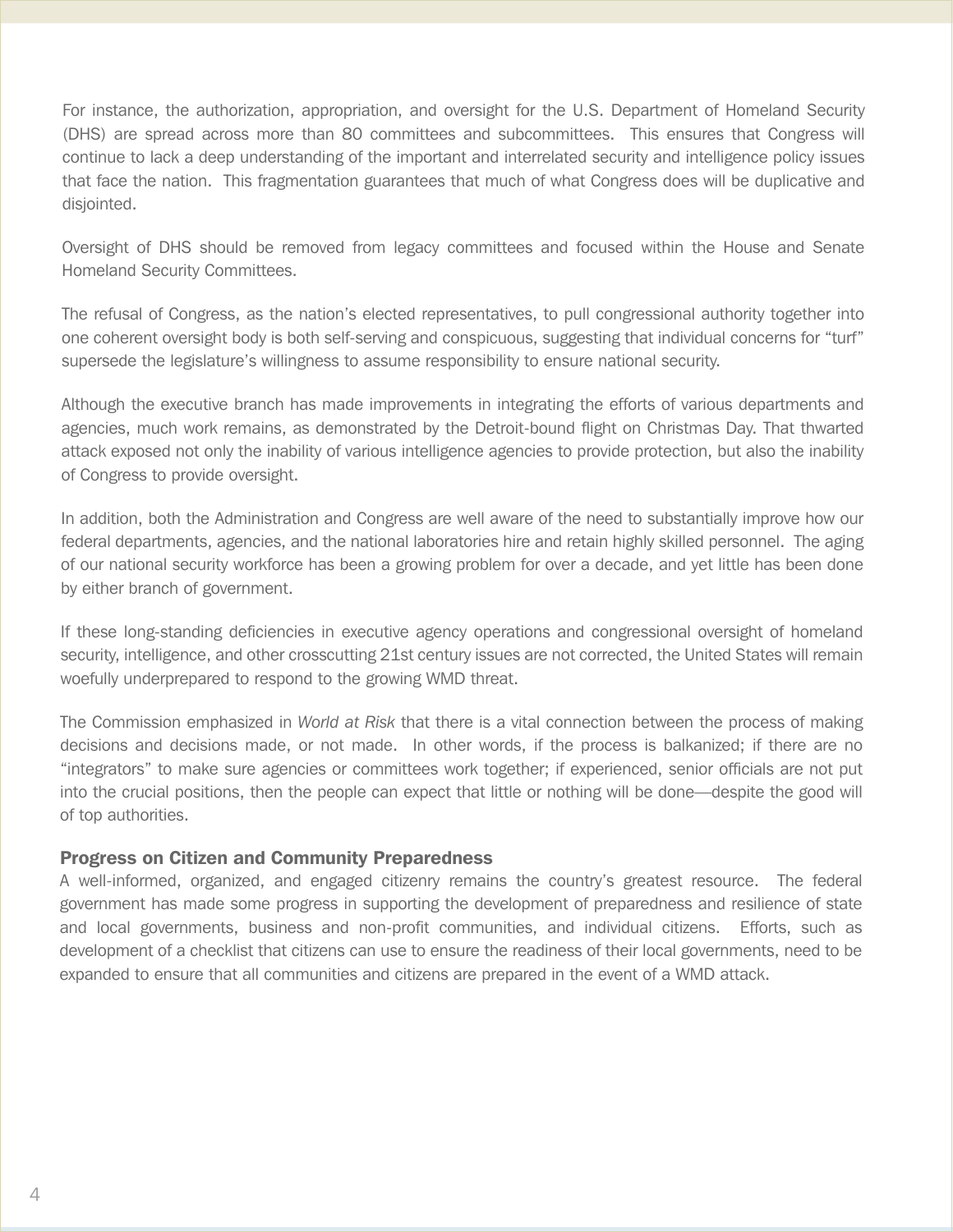# Grading System

This report card uses letter grades to assess the U.S. government's progress in implementing the Commission's recommendations. The grades are based on close consultation with Commissioners, but the final assessments are those of the Chair and Vice Chair.

The letter grades take into consideration the scope of the recommendations and assess the level of attention paid, commitment demonstrated, and actual steps taken. The grades reflect the level of progress based upon what is both realistic and essential, given the urgency and complexity of the threats the country faces. Each grade is accompanied by text that discusses key details, considers the long-term nature of some goals, and offers recommended actions that can lead to significant improvement.

Some of our recommendations can be implemented by the President making a decision or the President and Congress passing a law or appropriating money. Others require working with foreign governments to persuade them to change their attitudes and behavior. Our grades reflect an appreciation of this difference.

Grades are not provided for every one of the 13 recommendations and 49 actions outlined in *World at Risk*. Rather, 17 grades are given, highlighting the issues of highest priority for protecting the American people from WMD threats. They are grouped into four main areas: Biological Risk, Nuclear Risk, Government Reform, and Citizen Engagement. Within each area the recommendations are listed in order of weighted importance, with those of the highest priority appearing first. The full 13 recommendations from *World at Risk* are provided starting on page 15.

### Grade

I

| $\bm{ \mathbf{A} }$ | Recommendations fully adopted or significant steps taken towards<br>implementation of longer term goals |
|---------------------|---------------------------------------------------------------------------------------------------------|
| - B                 | Serious action taken/commitment demonstrated, not yet complete                                          |
| I C                 | Initial steps taken, but significant follow-up action required                                          |
|                     | Limited initial steps (e.g. action limited to one committee or chamber of Congress)                     |
|                     | No attention or action taken                                                                            |
|                     |                                                                                                         |

Incomplete—not realistic to assess in the timeframe allowed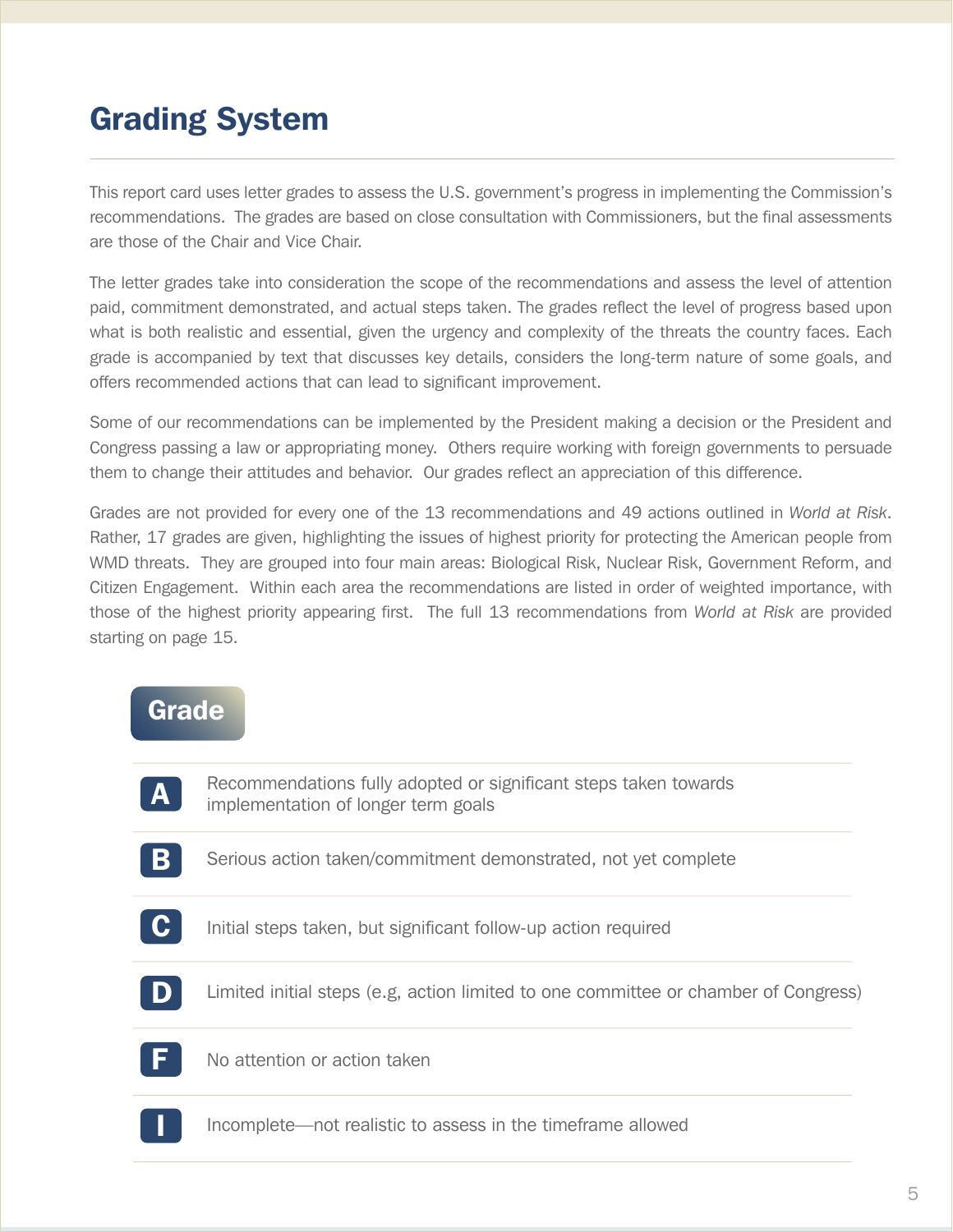# Biological Risks

Enhance the nation's capabilities for rapid response to prevent biological attacks from inflicting mass casualties. World at Risk *recommendation 1-5*



The lack of U.S. capability to rapidly recognize, respond, and recover from a biological attack is the most significant failure indentified in this report card. Deterrence of bioterrorism rests upon the ability of the nation to mitigate the effects of an attack. Unfortunately, there is no national plan to coordinate federal, state, and local efforts following a bioterror attack, and the United States lacks the technical and operational capabilities required for an adequate response. These technical and operational capabilities are each links in a chain, critical to the strength of the attack response. Weakness in any capability leads to a diminished response, and diminished effectiveness in deterring an attack.

Rapid detection and diagnosis capabilities are the first links in the chain, followed by: providing actionable information to federal, state, and local leaders and the general public; having adequate supplies of appropriate medical countermeasures; quickly distributing those countermeasures; treating and isolating the sick in medical facilities; protecting the well through vaccines and prophylactic medications; and in certain cases, such as anthrax, environmental cleanup.

The United States is seriously lacking in each of these vital capabilities.

Especially troubling is the lack of priority given to the development of medical countermeasures—the vaccines and medicines that would be required to mitigate the consequences of an attack. Congress created the Biomedical Advanced Research and Development Authority Advanced Development Fund to promote the development of new vaccines, drugs, and production processes required to meet the modern threats from man-made and naturally occurring epidemics. The estimated cost of developing the medical countermeasures required to meet the threats identified by the Department of Homeland Security is \$3.4 billion a year for the next five years. Appropriation for FY 2010 is less than one tenth of that. In addition, there have been several attempts by the Administration and Congress to "raid" the BioShield Strategic Reserve Fund for programs not associated with national security.

In *World at Risk*, the Commission unanimously concluded that bioterrorism was the most likely WMD threat to the world. The capability to deter and respond to bioterrorism depends upon the strength of all links in the biodefense chain. Virtually all links are weak and require the highest priority of attention from the Administration and Congress.

Improving the capabilities to rapidly recognize, respond, and recover from a bioterrorism attack has great dual-benefit in that it will significantly enhance public health infrastructures and medical capacities to deal with naturally occurring diseases and other disasters.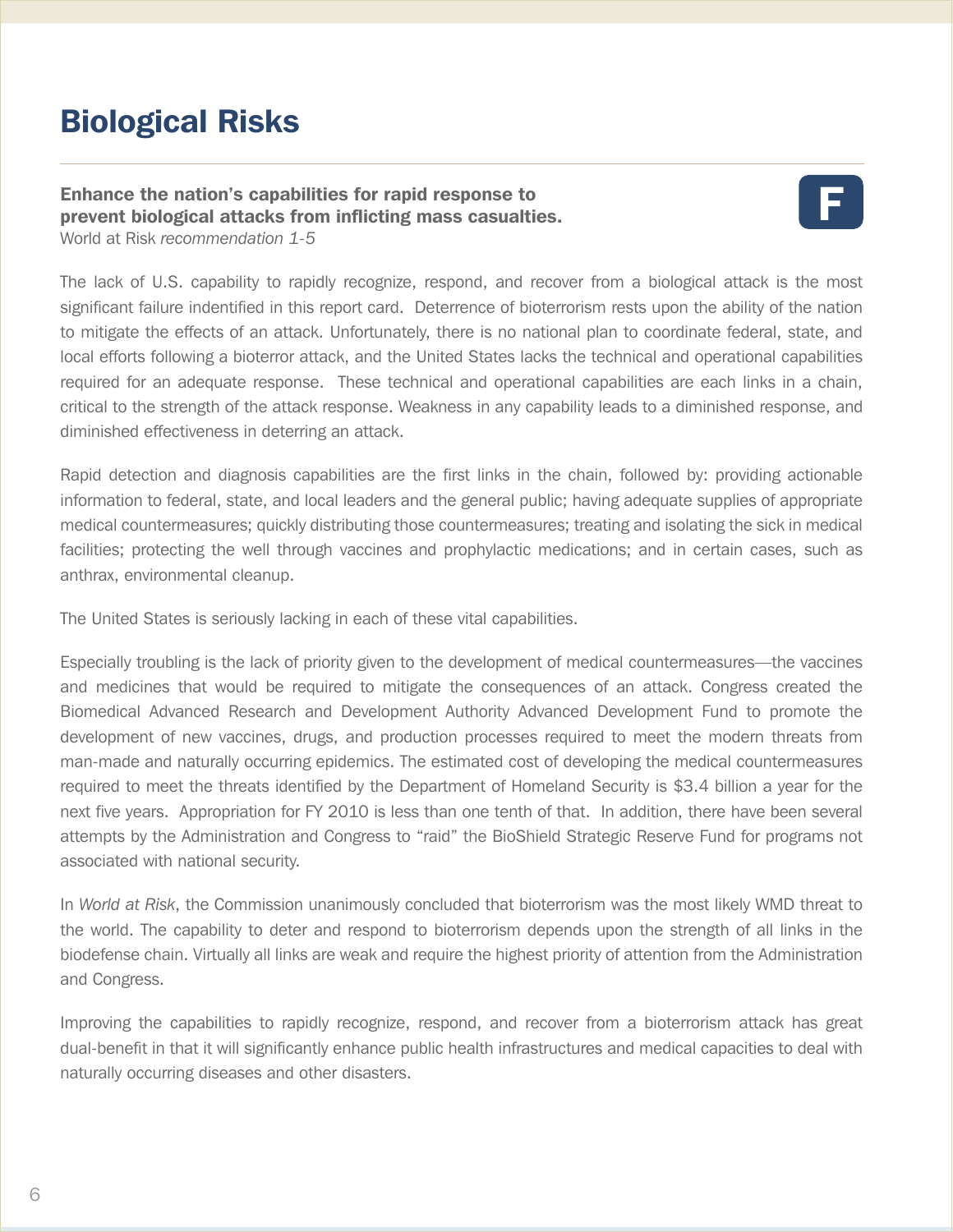#### Tighten government oversight of high-containment laboratories.

World at Risk *recommendation 1-3*



The Commission recommended that government oversight be tightened so that governmental policies are consistent, enforceable, and promote important bioscience research. However, regulatory fragmentation remains the norm. There are too many agencies at the federal, state, and local levels that regulate pathogens, in sometimes conflicting ways. Congress bears primary responsibility for the needed reforms to tighten the oversight of these dangerous pathogens.

Following the Commission's recommendation for a review of the domestic program, many government, academic, associations, and private sector studies came to similar conclusions regarding the importance of eliminating duplicative regulations, and organizing pathogens into risk categories. Most agree that the highest risk pathogens, deserving the most stringent controls, number closer to eight than the 80 pathogens currently on the Select Agent List.

The Senate Homeland Security and Government Reform Committee has acted on the Commission's recommendations in the *WMD Prevention and Preparedness Act of 2009*. We applaud its efforts to address laboratory security. But work by one Committee in one House of Congress does not represent the kind of urgent and comprehensive action that *World at Risk* called for. The full Senate should take up the Committee Bill, a companion bill should be introduced and moved quickly through the House, and both bodies should act expeditiously in considering and resolving the inevitable differences of opinion that arise in the passage of such legislation.

As stated in *World at Risk*, the Commission is firm in its conclusion that the Secretary of Health and Human Services should have the lead for laboratory security of human pathogens.

A Presidential directive could be used to improve some of these deficiencies.

#### Conduct a comprehensive review of the domestic program to secure dangerous pathogens. World at Risk *recommendation 1-1*



C

The Administration has completed several reports since the Commission made its recommendations in December 2008, focusing on many of the areas identified for security review, including laboratory security, reliability and trustworthiness of employees who have access to dangerous pathogens and research facilities, and federal oversight of high-containment laboratory research. This was a specific recommendation in the report, and we are pleased that it was quickly accomplished. But reports and reviews alone will not protect us; the next step is to integrate and implement the conclusions of these reports into a national strategy that ensures laboratory safety and security without impeding the pace of scientific progress.

#### Strengthen domestic and global disease surveillance networks.

World at Risk *recommendations 2-3 & 1-5*

The nation's ability to recognize a disease emergency—whether it is man-made or naturally occurring—is the first link in a chain that leads to a robust public health response. Once a disease is detected, important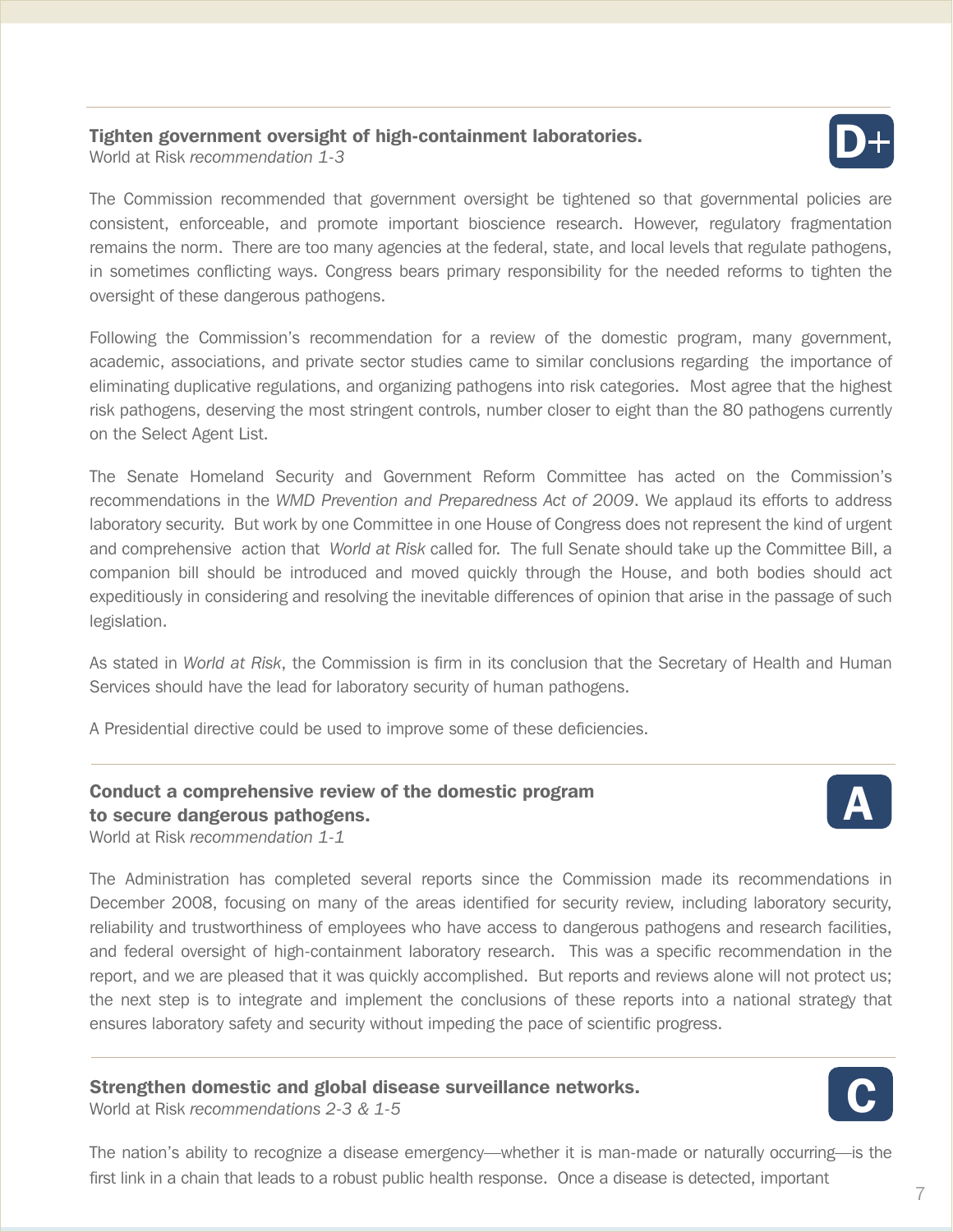information about the disease must be rapidly communicated to all those who are susceptible. The sick must be treated, the well protected, and the outbreak eventually contained. If any part of this chain is weak or broken, as it currently is, an adequate response is not possible. Surveillance is a key part of biodefense preparedness because it would help reduce the impact of an attack. The *WMD Prevention and Preparedness Act of 2009* addresses many of the Commission's concerns regarding global disease surveillance networks. This legislation has not been enacted.

As demonstrated during the recent H1N1 pandemic, domestic disease surveillance has been inadequate. The United States does not have the diagnostic testing capabilities required, and has a fragmented surveillance network. The Administration has developed plans to increase global surveillance disease networks; this progress on the international front is the reason our grade is as high as it is. However, the domestic situation needs attention and improvement. Currently our government cannot determine how many people have contracted a disease even during a pandemic such as H1N1, which was foreseen for many months. That is not acceptable.

This grade could be raised by developing a strategy and an implementation and funding plan for a more robust disease detection and reporting network within the United States.

### Propose a new action plan for achieving universal adherence to the Biological Weapons Convention.



A

World at Risk *recommendation 2-4*

In December 2009, the National Security Council released the *National Strategy for Countering Biological Threats*. The Chair and Vice Chair commend this ground-breaking initiative that provides national guidance for integrated actions intended to prevent biological terrorism and other significant outbreaks of infectious disease. During the past year, the U.S. Department of State has held a number of productive international meetings in preparation for the 2011 Biological Warfare Convention (BWC) 7th Review Conference. We were pleased to see the Administration's rejection of efforts to restart BWC Protocol negotiations, recognizing that it is virtually impossible to verify compliance with the spread of dual-use advanced biotechnology around the world. However, U.S. policy on biological weapons cannot rest solely on opposition of the BWC Protocol. In order to provide leadership at the 2011 BWC Conference, the United States will have to take the necessary steps at home to enhance its ability to prevent biological terrorism, such as passage and rapid implementation of the *WMD Prevention and Preparedness Act of 2009*. To earn an A on this recommendation the U.S. Department of State must develop a full action plan for increasing international adherence to the biological weapons ban.

#### Develop a national strategy for advancing bioforensic capabilities.

World at Risk *recommendation 1-2*

An Interagency Bioforensics Strategy has been finalized and approved by the U.S. Office of Science and Technology Policy and exceeds the criteria stated in the Commission's recommendations. Implementation is underway and expected to be completed early in 2010. These steps should be incorporated into the White House strategy for prevention of biothreats.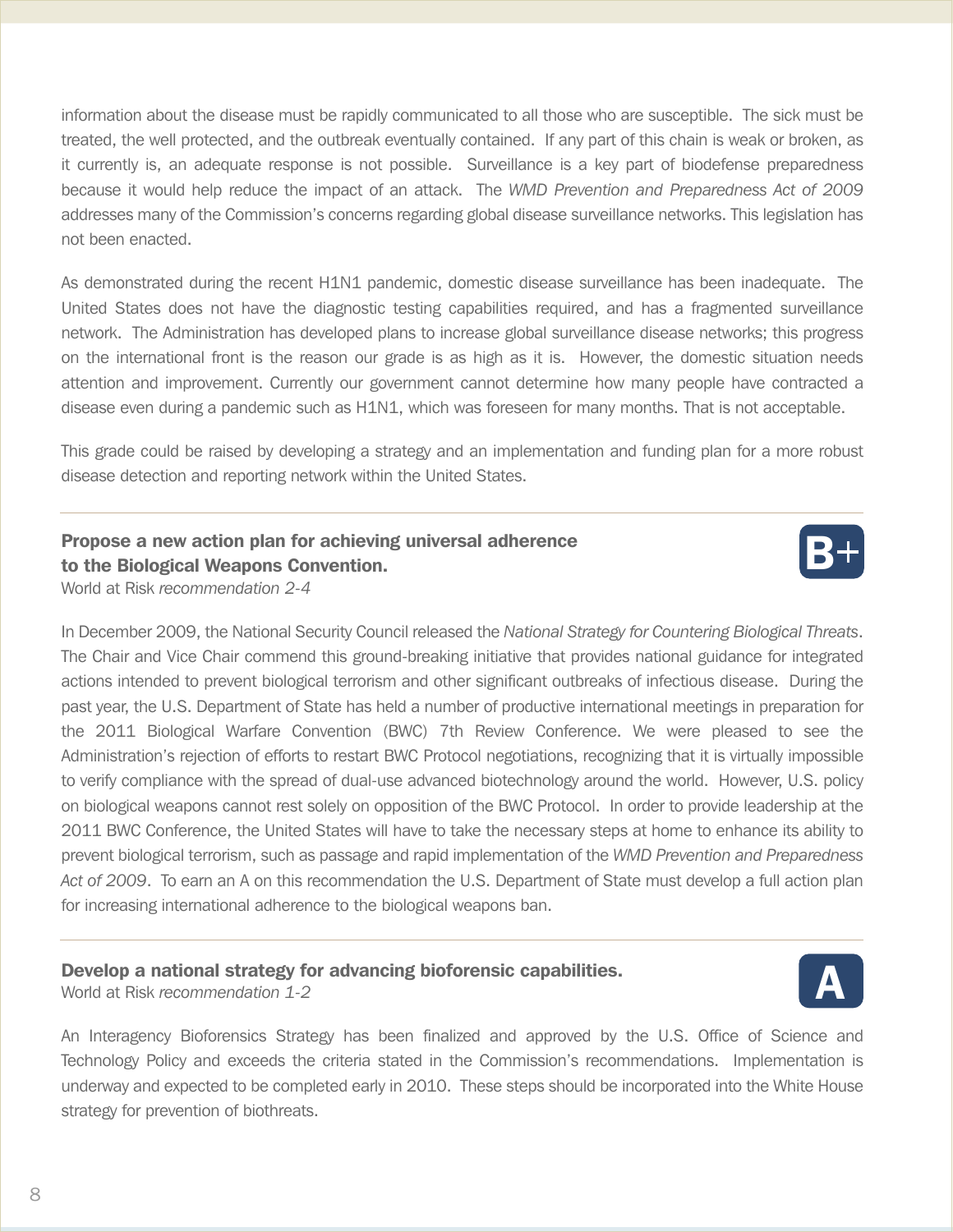### Nuclear Risks

#### Implement a comprehensive policy toward Pakistan.

World at Risk *recommendation 6*



In *World at Risk*, the Commission recommended that the President and Congress should implement a comprehensive policy that engages Pakistan and other countries to eliminate terrorist safe havens, secure nuclear and biological materials, counter and defeat extremist ideology, and constrain a nascent nuclear arms race in Asia. Although significant action has been taken towards these ends, the situation in Pakistan continues to deteriorate and remains precarious. Because the long term impact of these initiatives cannot be realistically assessed at this point, the Chair and Vice Chair, therefore, provide an incomplete grade and the following recognition of what has been done and what remains to be completed.

Congress and the Administration took an important step in this regard by passing the *Enhanced Partnership with Pakistan Act of 2009*, which provides \$7.5 billion in aid to Pakistan over five years, tripling economic aid to the country and seeking to balance motivation of the military to address urgent security threats to the United States and Pakistan alike with substantial support for the country's people and civilian institutions. President Obama has given this priority attention to the region, appointing a high-profile envoy for Afghanistan and Pakistan, and encouraging Pakistan, to press harder to eliminate al Qaeda safe havens. The Pakistani Army has stepped up military efforts along the border of Afghanistan, and the Chair and Vice Chair commend the Administration for continuing efforts to target the al Qaeda leadership in the region.

As part of a new strategy for the war in Afghanistan, President Obama has called for "an effective partnership with Pakistan." Militarily, the "surge" of troops to Afghanistan coupled with increased support for Pakistan's offensive against al Qaeda and Taliban extremists in previously ungoverned territory constitutes what General David Petraeus has called a "hammer and anvil" strategy. For that strategy to be successful, the "hammer" and the "anvil" must both be continued at the same time to provide coordinated and simultaneous pressure on both sides of the border. Chairman of the Joint Chiefs of Staff Admiral Mike Mullen, Secretary of Defense Robert Gates, and leaders of the U.S. intelligence community have been frequent visitors to their counterparts in this undertaking. Moreover, we applaud the Administration for sustaining an accelerated campaign to eliminate a large number of al Qaeda leaders in the area. On the ideological front, the latest Pew Global Attitudes poll shows overall trend lines improving on Pakistani attitudes towards al Qaeda, Osama bin Laden, and the Taliban. Indeed, the poll shows that unfavorable views towards the Taliban and al Qaeda have nearly doubled since last year to 70% and 61% respectively.

However, while these efforts are important, Pakistan remains in crisis, with an increasing number of bold attacks on well-guarded military, police, and UN targets. We are pleased that the Pakistani government appears to be taking serious military action to combat insurgents, but other factors contributing to its precarious position have not been satisfactorily addressed. Pakistan is reportedly expanding its arsenal of nuclear weapons, a development that heightens concerns about the security of its nuclear stockpile and fuels, and which would run counter to another recommendation of the Commission, developing a policy to contain a nascent nuclear arms race in South Asia.

The U.S. Department of State has expanded efforts to secure biological research laboratories that possess stocks of dangerous pathogens and to promote a culture of biosafety in Pakistan. It is beginning to work with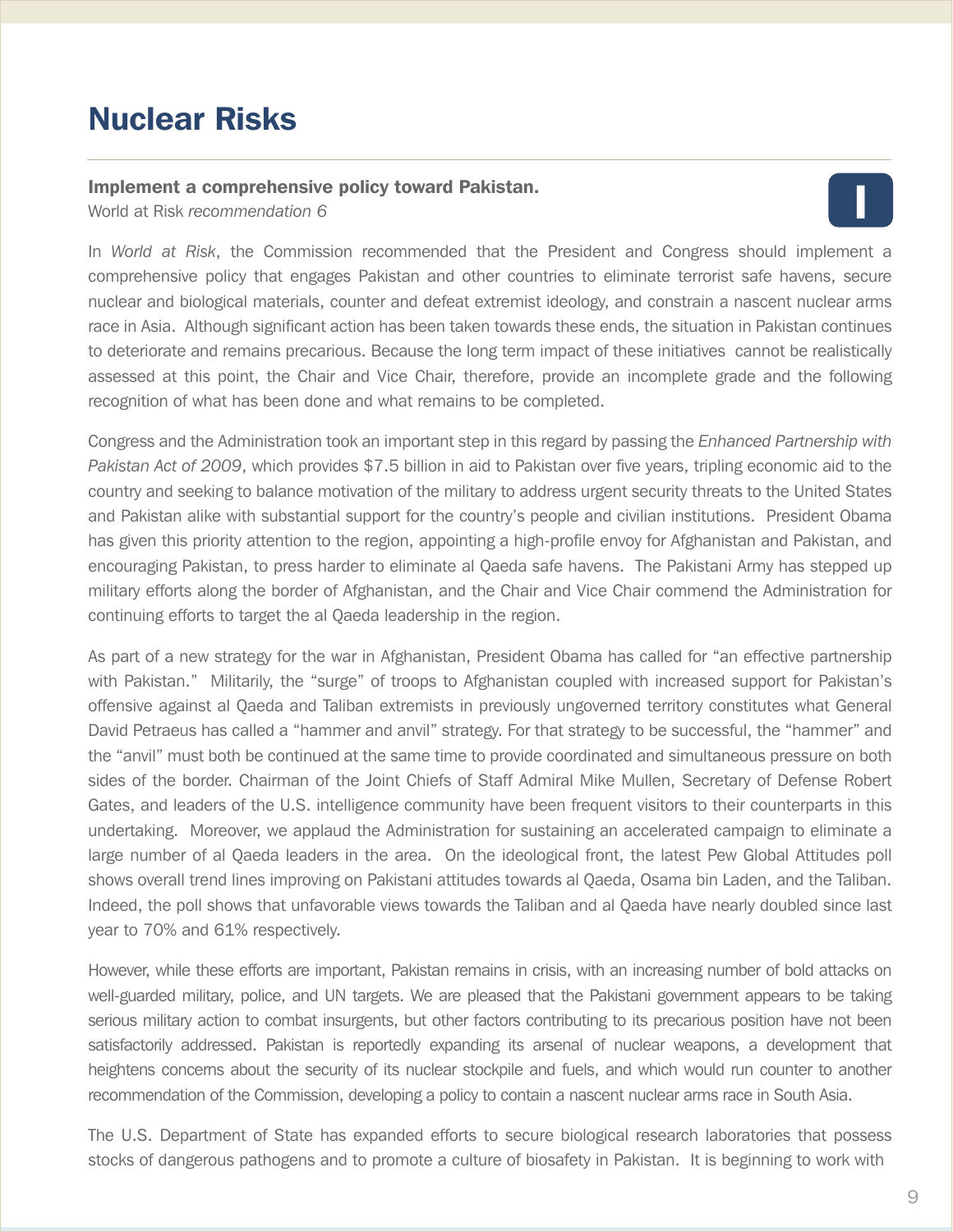the U.S. Department of Defense on this front, but further interagency coordination, especially with the intelligence community, is needed to adequately address this risk.

A good grade on Pakistan will require improvements on several fronts, including military success as measured by secured territory and elimination of al Qaeda safe havens; development success, as measured by numbers of hospitals, roads, power plants, and schools (with well-trained teachers), as well as by rising literacy rates (particularly among women in the tribal areas); and ideological success as measured by improvement in Pakistani views of the United States (currently among the lowest in the world with only 16 percent favorability, according to recent Pew Global Attitudes surveys).

#### Work with Russia to reduce dangers of WMD.

World at Risk *recommendation 7*



President Obama has made relations with Russia a priority, focusing especially on cooperation in combating nuclear danger. The results so far, however, are limited, as the Russian government has proved a difficult and often reluctant partner. At the July Obama-Medvedev summit, the two leaders endorsed a number of ongoing initiatives that the Commission had recommended, including (1) deepening their commitments to the Global Initiative to Combat Nuclear Terrorism (GICNT) and the Proliferation Security Initiative (PSI); (2) strengthening the ability of other nations to implement UN Security Council Resolution (UNSCR) 1540; (3) broadening longterm cooperation to further increase the level of security of nuclear facilities around the world; (4) sustaining nuclear security upgrades in Russia; (5) expanding capabilities to combat illicit trafficking of nuclear materials and radioactive substances; and (6) working jointly to repatriate research reactor highly enriched uranium (HEU) fuel. Permanent working groups have been established to accelerate these efforts.

We are pleased about Russian support for the United States in securing passage of UNSCR 1887 on nonproliferation and disarmament, toughening UN Security Council sanctions on North Korea, and joining the United States in leading in the upcoming Global Nuclear Security Summit, where Russia has agreed to host the follow-up. In addition, the United States and Russia have worked together in achieving an International Atomic Energy Agency (IAEA) agreement on Russia's International Uranium Enrichment Center at Angarsk.

The Chair and Vice Chair lament the failure of the Administration to anticipate the urgent necessity for extending important verification and monitoring provisions of the Strategic Arms Reduction Treaty (START) prior to the treaty's lapse on December 5, 2009. As of this writing, these provisions have not been extended. Though negotiations continue with the hope of reaching an agreement soon, the negotiation of technical annexes and the need to then gain legislative approval in both countries will further delay the reinstitution of an important facet of the U.S.-Russian nuclear relationship, something the Commission noted was crucial to lessening the threat of nuclear terrorism. The Administration can raise this grade by taking concrete steps to further GICNT and PSI, by reinvigorating cooperative biological threat reduction programs in Russia, by making progress on limiting fissile nuclear material, and by completing a post-START verification and monitoring mechanism.

#### Strengthen the nonproliferation regime.

World at Risk *recommendation 3*



The Chair and Vice Chair applaud President Obama's leadership in putting the danger of nuclear proliferation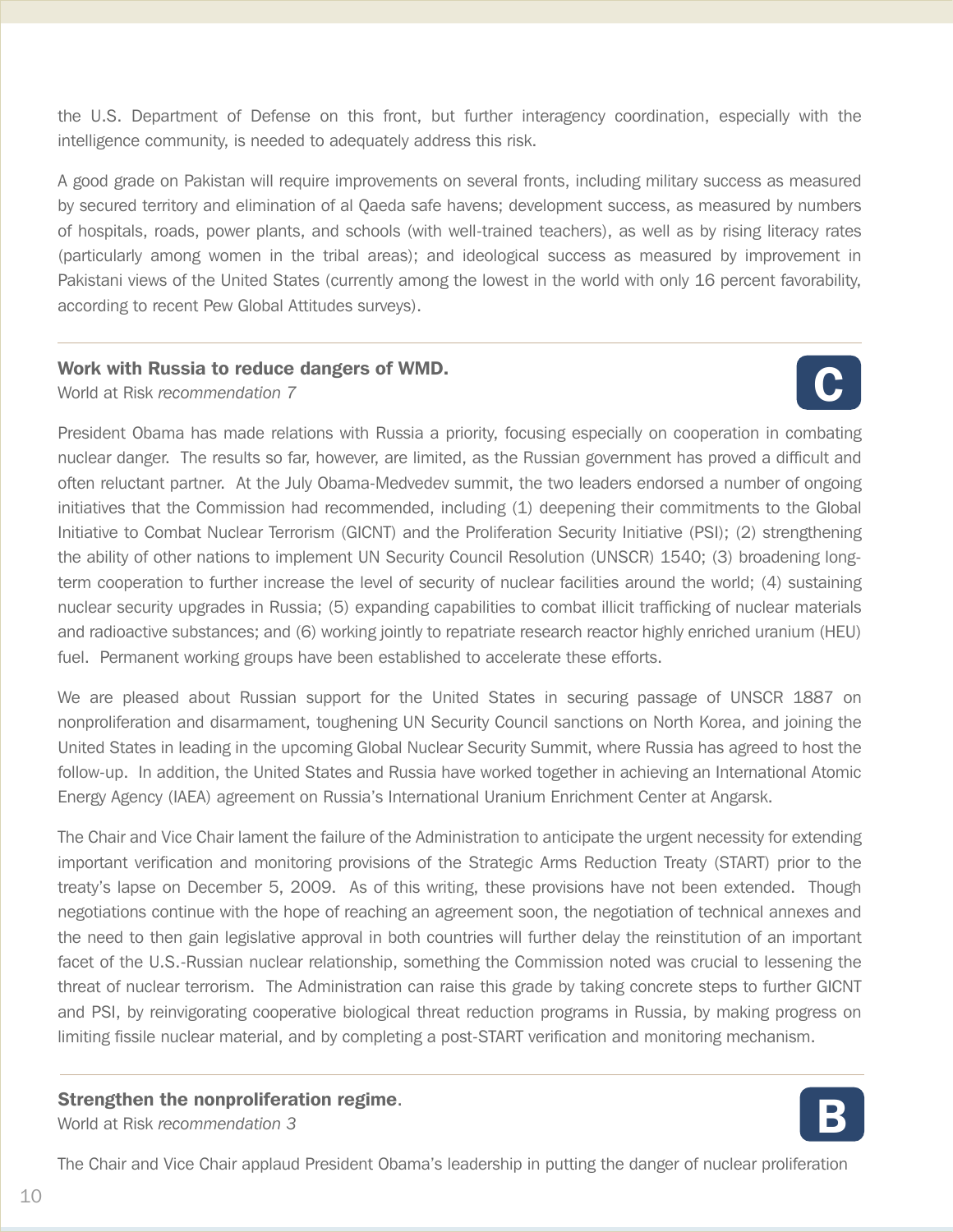and nuclear terrorism at the top of his national security agenda, as evidenced by his first foreign policy speech abroad in Prague last April, his chairmanship of the UN Security Council in September, and his initiative to assemble key heads of state in Washington this spring for a Global Nuclear Security Summit. After many years of essentially no growth in the IAEA budget, the United States succeeded in reaching agreement on a real, if modest, funding boost (2.7%) and increased its own 2009 voluntary contribution by 20 percent. The Administration also won approval of a UN Security Council Resolution reaffirming the importance of nonproliferation and endorsing many of the Commission's recommendations.

We are also pleased that the IAEA Board of Governors passed a resolution authorizing the Director General to conclude and implement a Russian proposal to establish a reserve of low enriched uranium (LEU) for supply to the IAEA for its member states. Other efforts, including seeking measures to restrict the spread of dangerous enrichment and reprocessing technologies, are ongoing but have yet to bear fruit. Much must still be done to enhance the IAEA's authorities. The Administration needs to report on how well the IAEA is meeting its own nuclear safeguards timeliness detection goals, whether these goals are tough enough to provide timely warning, and where the IAEA is unlikely to be able to get timely warning of a military diversion under any circumstances. Also, despite some effort in Congress, the government has yet to implement Title V of the Nonproliferation Act of 1978 by reporting on U.S. cooperation with developing nations to develop non-nuclear alternative energy sources and to create a non-nuclear energy peace corps. Finally, we believe that Congress and the President may need to further reform the oversight of the approval of proposed nuclear cooperative agreements. The nuclear proliferation assessments that must accompany proposed agreements, such as the U.S.-Russian civilian nuclear cooperative agreement, deserve greater attention and review by Congress.

The Administration can improve its grade on this front by taking concrete steps, including supporting congressional initiatives where appropriate, to strengthen the safeguards system, to expand near-real time and wide-area surveillance, to require foreign visitors to IAEA safeguarded sites to be registered and accounted for, and most importantly, to make progress in reversing trends in North Korea and Iran. The Administration can also improve its grade by taking concrete steps to constrain the spread of enrichment and reprocessing technologies. We also reaffirm the language in *World at Risk* that the United States should discourage, to the extent possible, the use of financial incentives in the promotion of nuclear power.

#### Review cooperative nuclear security programs.

B

World at Risk *recommendation 4*

President Obama took a significant step in announcing a new international effort to secure all vulnerable nuclear material around the world within four years and in April 2010 will host a Global Nuclear Security Summit in Washington, D.C. An inter-agency review of nuclear cooperative security programs is underway and implementation plans are being developed. While indications to date have been positive, much remains to be done. Funding for programs like the Department of Energy's Global Threat Reduction Initiative, which actually decreased for fiscal year 2010, will have to be increased if the President's four-year goal is to be reached. Decisions on key positions for moving these programs forward, particularly in the U.S. Department of Energy's National Nuclear Security Agency, have been delayed. Appropriate resources for nuclear cooperative security programs, completion of detailed implementation plans, and progress at the Global Nuclear Security Summit, will be needed to raise this grade and to achieve President Obama's stated goals.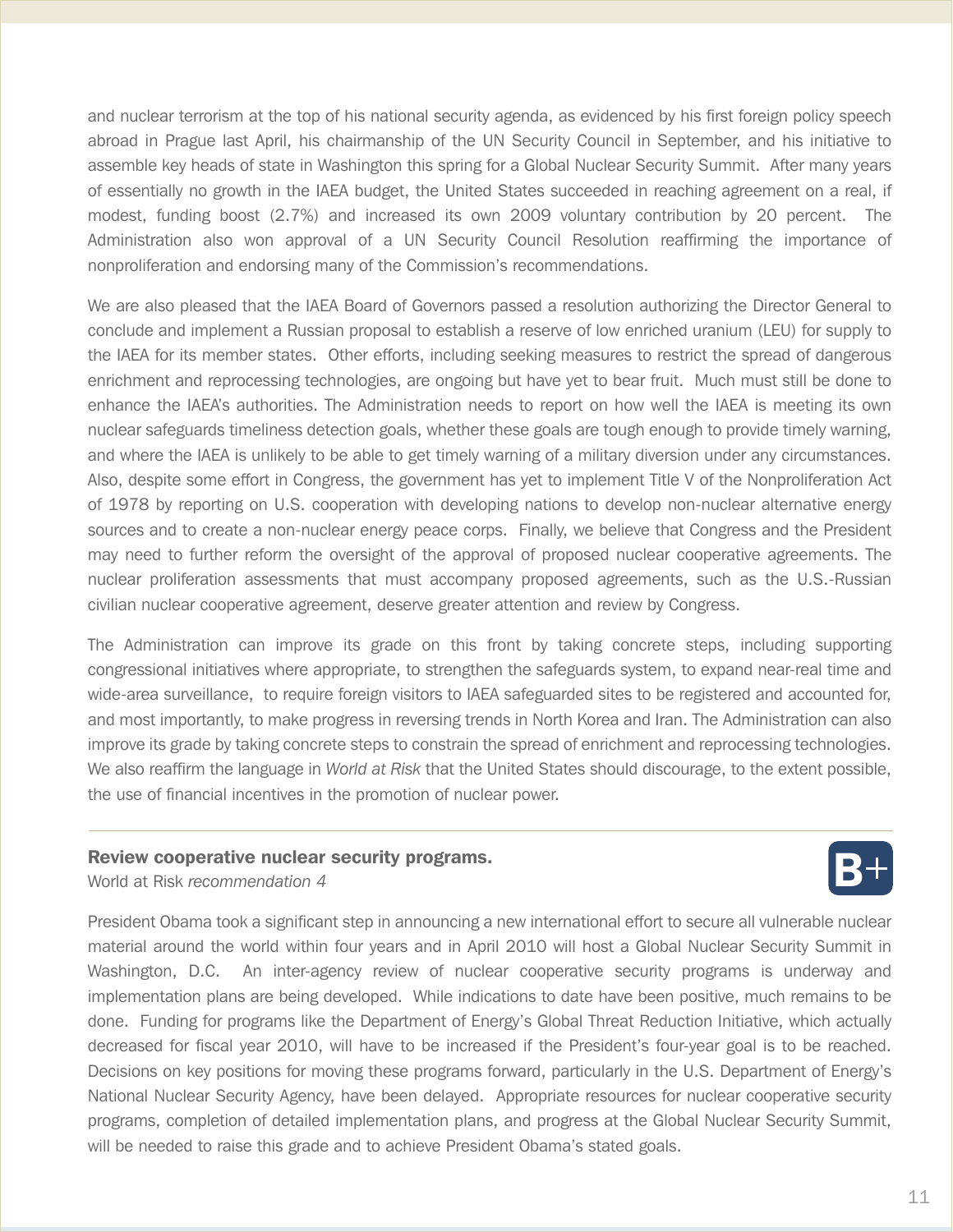# Government Reform

Reform congressional oversight to better address intelligence, homeland security, and crosscutting 21st-century national security missions. World at Risk *recommendation 9*



Congress has a responsibility not only to authorize and appropriate necessary national security missions, but also to provide effective oversight of those efforts. Regular oversight hearings should be held, but should avoid duplication and disjointedness. Congress has failed to take even the relatively easy first steps to consolidate oversight authority of the Department of Homeland Security (DHS). The estimated number of committees and subcommittees that oversee DHS ranges from 82 to 108. Virtually no progress has been made since consolidation was first recommended by the 9/11 Commission in 2004. The Commission also recommended that Congress should create an Intelligence Subcommittee in the Appropriations Committee in both chambers with jurisdiction over the National Intelligence Program and the Military Intelligence Program budgets. Limited action has been taken on this recommendation. To improve this failing grade, the leadership of both parties, and in both chambers, must make the public commitment to begin this needed consolidation. Then they must begin to implement the commitment in 2010, even if it takes several years to complete.

#### Implement education and training programs to recruit and retain the next generation of national security experts.



World at Risk *recommendation 11*

The unwillingness of successive administrations and congresses to address in any responsible manner the growing shortfall in our national security workforce—a problem identified as far back as the 1999 Hart-Rudman report—represents a fundamental failure of government. This shortage in personnel will significantly diminish the nation's ability to address a growing number of security issues. Several of the necessary programs, such as Boren scholarships funded by the National Security Education Program, already exist, but they lack sufficient scale and continuity of funding and political support in the Administration and Congress to meet growing personnel shortages in intelligence, defense, space, security, and at the national laboratories.

Proposals like that of the Director of National Intelligence to establish an Intelligence Officer Training Corps, modeled on the military's ROTC program, are critical to provide future scientific and engineering personnel as well as linguistic and area studies for developing capable analysts. While the use of contract personnel fills some vacancies, the practice is overly expensive, creates no lasting organizational expertise, and is, at best, a short-term solution to a long-term problem. What needs to be done is known and the national *consequences* of not hiring a sufficient number of qualified individuals are understood. Therefore, the decision of both the Administration and Congress to not adequately fund needed recruitment and retention programs, to include joint-duty assignments, is an inexcusable failure. To judge this situation as anything other than an abject failure, both the Administration and Congress must commit to spending what is required to recruit, hire, train, and retrain a qualified, motivated national security workforce.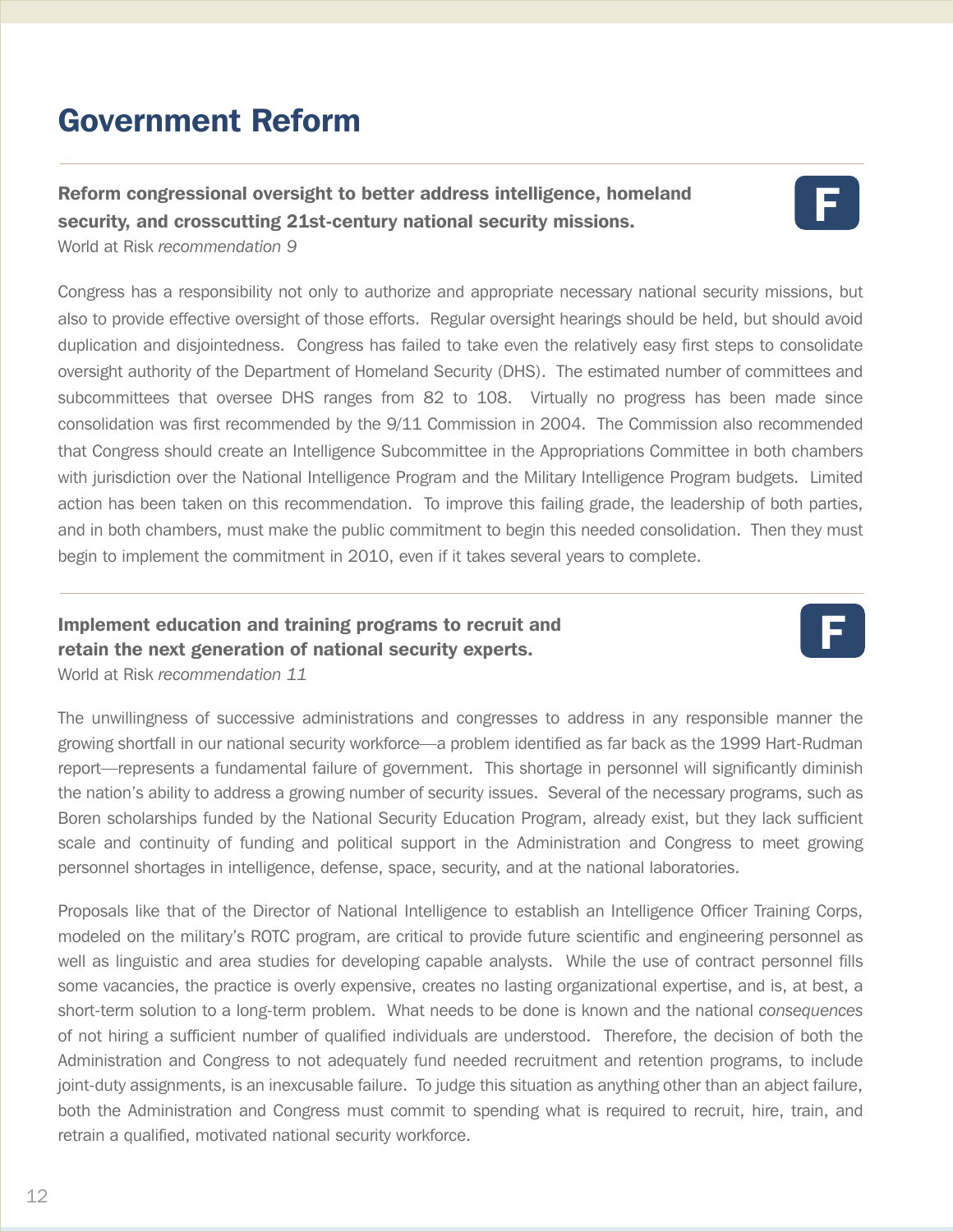### Integrate, under a single overarching strategy, efforts to coordinate, integrate, and deliver foreign assistance, public diplomacy, and strategic communications.



The Commission recommended that the Secretary of State, in conjunction with the U.S. Agency for International Development and other offices, should take the lead in building organic capability within the civilian agencies of the U.S. government to deliver foreign assistance, public diplomacy, and strategic communications. In May, following a 60-day review, President Obama created a Global Engagement Directorate in the NSC to drive comprehensive policies that integrate diplomacy, communications, international development and assistance, and domestic engagement and outreach in pursuit of a host of national security objectives, including those related to homeland security. The U.S. Department of State is working on a congressionally mandated Quadrennial Diplomacy and Development Review (QDDR) to guide diplomatic and development efforts, and in August, the president issued a new Presidential Study Directive (PSD) to review U.S. global development programs toward a more strategic and coordinated development policy. Interim QDDR results are expected to be released in February, followed by issuance of the PSD. Completion of the QDDR is tentatively expected in July 2010. Congress is also weighing in with introduction of the *Initiating Foreign Assistance Reform Act of 2009* in the House and the *Foreign Assistance Revitalization and Accountability Act of 2009*  in the Senate. These are all positive steps, but the extent to which these efforts result in a coordinated overarching strategy, and particularly the extent to which public diplomacy and strategic communications are included in these largely development focused reviews, remains to be seen.

#### Designate a White House principal advisor for WMD proliferation and terrorism.

World at Risk *recommendation 8*

The Administration adopted the Commission's recommendation by appointing a WMD coordinator. However, this step has not fully addressed the reasoning behind the Commission's recommendation. In *World at Risk*, the Commission expressed concern that there is a long history of cases in which policy tradeoffs were required between nonproliferation and geopolitical interests. In virtually all cases, economic and geopolitical considerations trumped nonproliferation concerns. In order to ensure that nonproliferation concerns are fully heard and understood, it is critical that an official with sufficient senior-level interagency authority and direct access to the president be in charge of WMD proliferation and terrorism. No such official currently exists. To improve this grade and to truly ensure the protection of the United States, such an official should be appointed as rapidly as possible.

#### Create a more efficient and effective policy coordination structure by restructuring the National Security Council (NSC) and Homeland Security Council (HSC). World at Risk *recommendation 8*

The President integrated the NSC and HSC shortly after taking office and is to be commended for taking this first important step. If the United States is going to successfully pull together the various departments and agencies of the federal government, integration must begin at the top. Next, however, the executive branch faces the infinitely more difficult and infinitely more important challenge of improving interagency cooperation. On that front, there has been little progress over the past year, or any meaningful efforts by Congress to drive this larger issue.





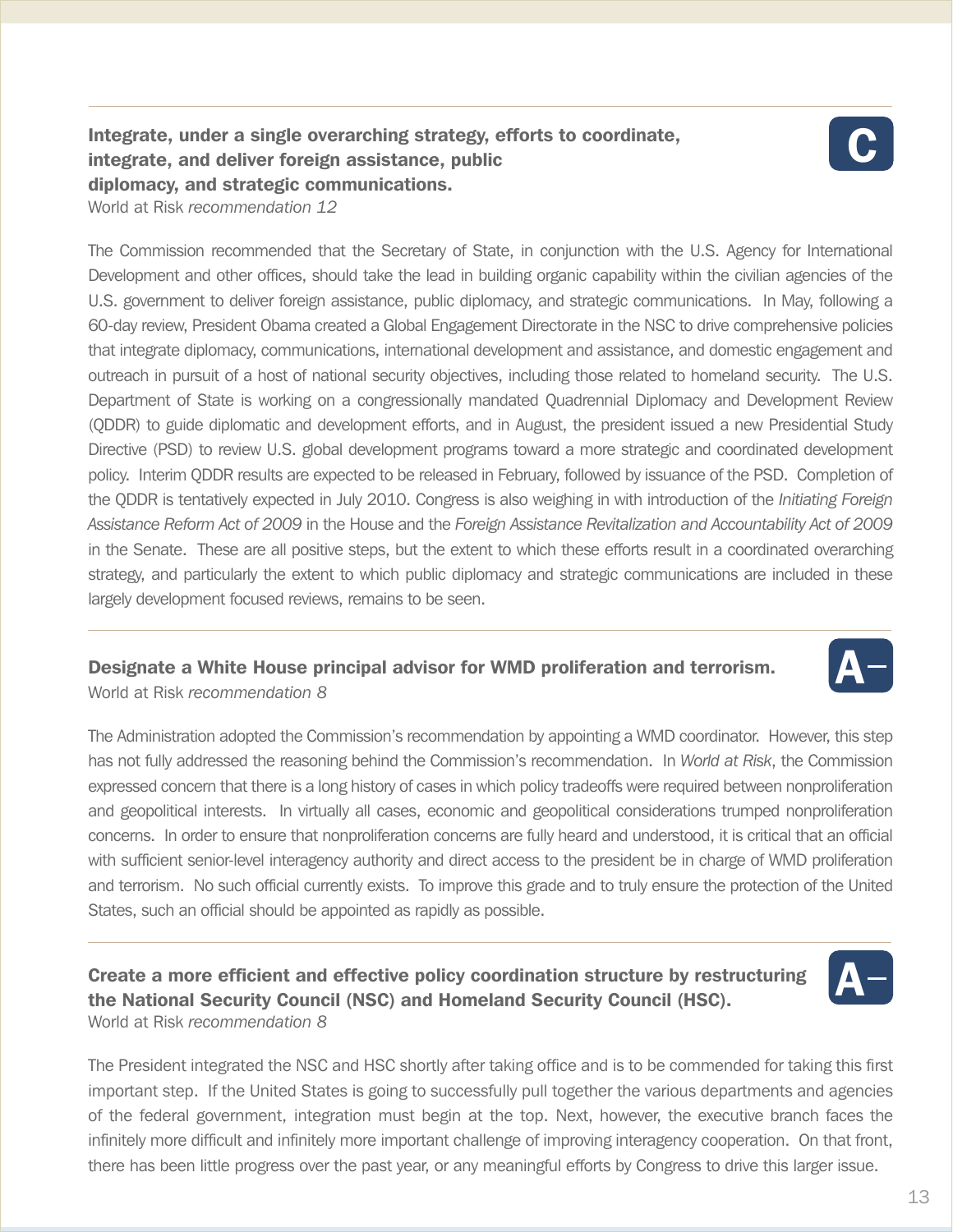### Citizen and Community Preparedness

Practice greater openness of public information so that citizens better understand the WMD threat.



World at Risk *recommendation 13*

There is evidence that the current Administration is taking positive steps to be open with the public about the WMD threat. The Federal Emergency Management Agency (FEMA)'s ready.gov website with its links to other government agencies has been improved and has become a comprehensive source of information for citizens interested in preparing ahead of time in the event of an emergency, be it a natural disaster, pandemic, or WMD attack. In developing the soon to be released first Quadrennial Homeland Security Review (a guide to homeland security policies, programs, and missions), DHS included an on-line exchange with the U.S. public as well as outreach to 11,000 mission partners from the federal, state, local, and tribal levels. In July 2009, DHS Secretary Janet Napolitano established the Homeland Security Advisory Task Force to assess the effectiveness of the color-coded Homeland Security Advisory System in informing the public about terrorist threats and communicating protective measures within government and throughout the private sector. The Task Force recommended changes to the color-coded system, but no action has yet been taken. These are significant efforts to reengage and inform the American citizenry. However, further thoughtful work is needed if the American people are to become decidedly more aware of and prepared for the threats the nation faces.

Work with a consortium of state and local governments to improve preparedness in the event of a WMD attack. World at Risk *recommendation 13*



In January 2009, DHS Secretary Janet Napolitano issued a series of Action Directives, including reviews of current state and local intelligence-sharing as well as state, local, and tribal integration. The DHS 2010 budget request also seeks to establish an Office of Stakeholder Relations, which would act as the primary conduit between DHS and state, local, and tribal governments. In addition, in March 2009, FEMA released the *Comprehensive Preparedness Guide 101*, which provides planning guidance and advocates for a hybrid planning system to better link together federal, state, local, and tribal officials. The federal government must continue these efforts and become a stronger advocate for citizen, community, state, and regional preparedness to effectively respond to recurring natural disasters. This should include partnering with the private sector and non-governmental organizations, particularly through organizations such as Business Executives for National Security (BENS). By properly organizing and preparing for natural disasters, similar to the organizational model used by BENS, communities and states will acquire most of the capabilities needed to respond in the event of a man-made disaster, or WMD attack, and clearly identify those capabilities that must be reinforced. Until all states have reached a level of preparedness appropiate for their needs, DHS and Congress must become more effective advocates for preparedness through an ongoing effort—and that level of preparedness must be sustained.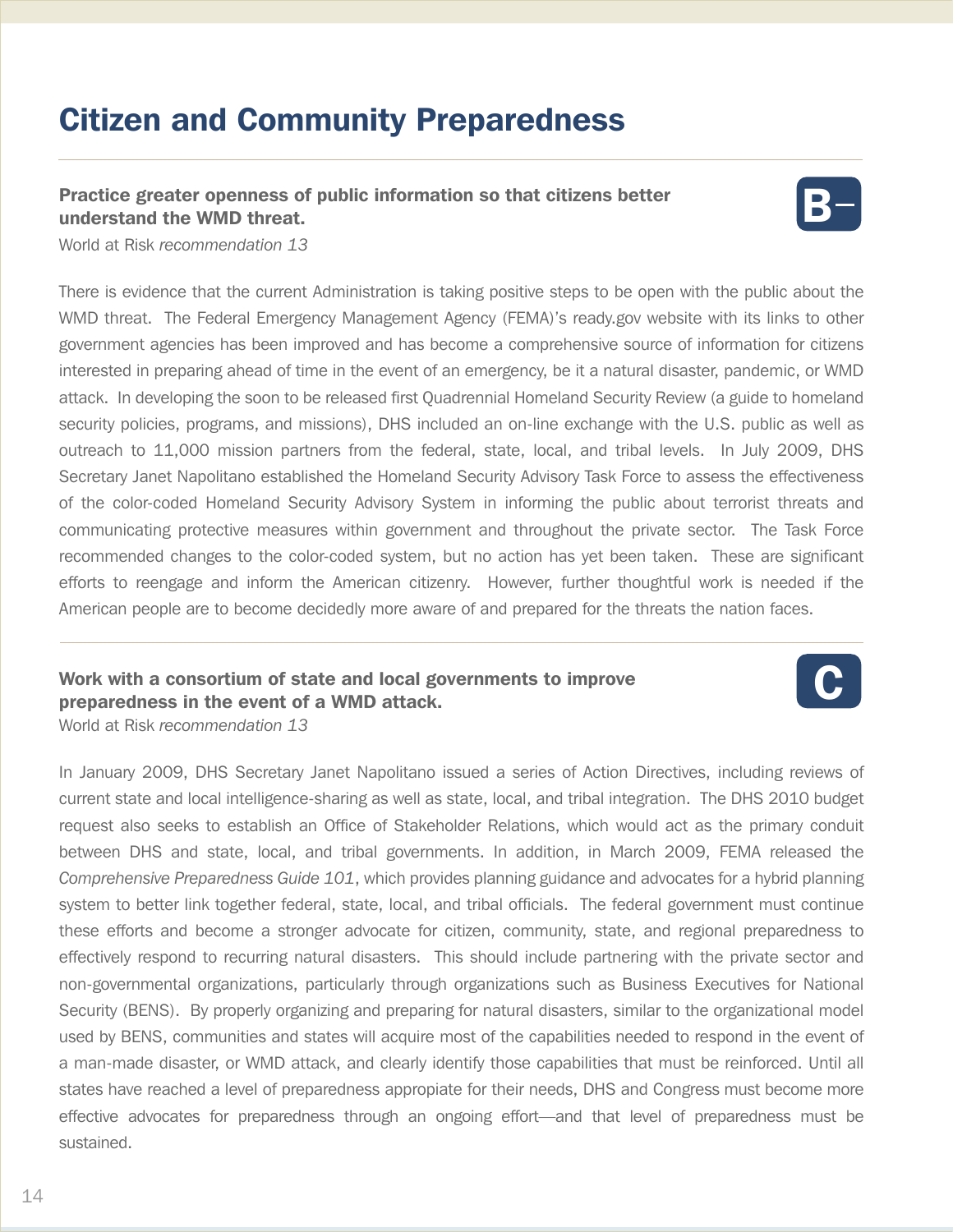### *World at Risk* Recommendations

RECOMMENDATION 1: The United States should undertake a series of mutually reinforcing domestic measures to prevent bioterrorism: (1) conduct a comprehensive review of the domestic program to secure dangerous pathogens, (2) develop a national strategy for advancing bioforensic capabilities, (3) tighten government oversight of high-containment laboratories, (4) promote a culture of security awareness in the life sciences community, and (5) enhance the nation's capabilities for rapid response to prevent biological attacks from inflicting mass casualties.

**RECOMMENDATION 2:** The United States should undertake a series of mutually reinforcing measures at the international level to prevent biological weapons proliferation and terrorism: (1) press for an international conference of countries with major biotechnology industries to promote biosecurity, (2) conduct a global assessment of biosecurity risks, (3) strengthen global disease surveillance networks, and (4) propose a new action plan for achieving universal adherence to and effective national implementation of the Biological Weapons Convention, for adoption at the next review conference in 2011.

**RECOMMENDATION 3:** The United States should work internationally toward strengthening the nonproliferation regime, reaffirming the vision of a world free of nuclear weapons by (1) imposing a range of penalties for NPT violations and withdrawal from the NPT that shift the burden of proof to the state under review for noncompliance; (2) ensuring access to nuclear fuel, at market prices to the extent possible, for non-nuclear states that agree not to develop sensitive fuel cycle capabilities and are in full compliance with international obligations; (3) strengthening the International Atomic Energy Agency, to include identifying the limitations to its safeguarding capabilities, and providing the agency with the resources and authorities needed to meet its current and expanding mandate; (4) promoting the further development and effective implementation of counterproliferation initiatives such as the Proliferation Security Initiative and the Global Initiative to Combat Nuclear Terrorism; (5) orchestrating consensus that there will be no new states, including Iran and North Korea, possessing uranium enrichment or plutonium-reprocessing capability; (6) working in concert with others to do everything possible to promote and maintain a moratorium on nuclear testing; (7) working toward a global agreement on the definition of "appropriate" and "effective" nuclear security and accounting systems as legally obligated under United Nations Security Council Resolution 1540; and (8) discouraging, to the extent possible, the use of financial incentives in the promotion of civil nuclear power.

**RECOMMENDATION 4:** The new President should undertake a comprehensive review of cooperative nuclear security programs, and should develop a global strategy that accounts for the worldwide expansion of the threat and the restructuring of our relationship with Russia from that of donor and recipient to a cooperative partnership.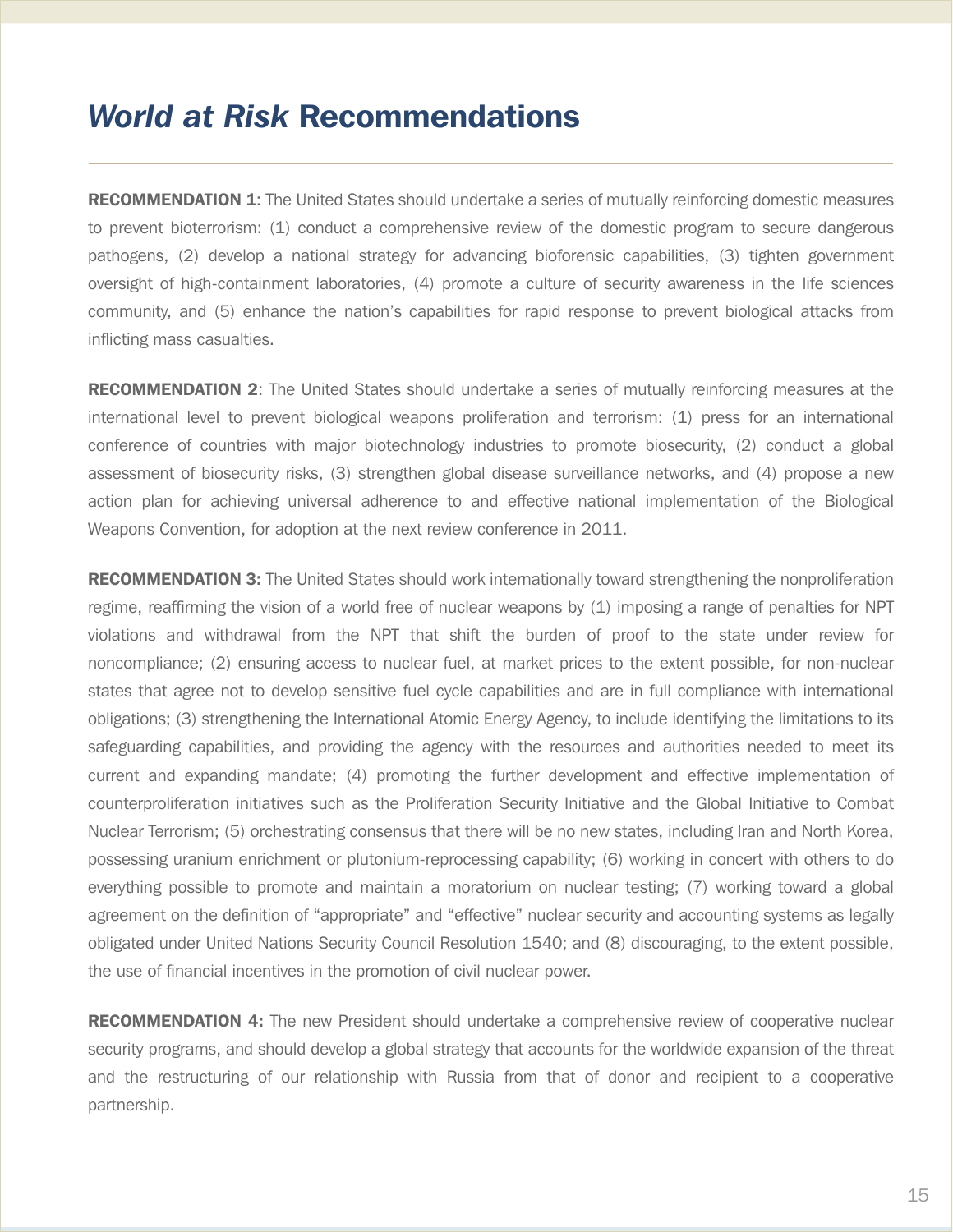**RECOMMENDATION 5:** As a top priority, the next administration must stop the Iranian and North Korean nuclear weapons programs. In the case of Iran, this requires the permanent cessation of all of Iran's nuclear weapons–related efforts. In the case of North Korea, this requires the complete abandonment and dismantlement of all nuclear weapons and existing nuclear programs. If, as appears likely, the next administration seeks to stop these programs through direct diplomatic engagement with the Iranian and North Korean governments, it must do so from a position of strength, emphasizing both the benefits to them of abandoning their nuclear weapons programs and the enormous costs of failing to do so. Such engagement must be backed by the credible threat of direct action in the event that diplomacy fails.

**RECOMMENDATION 6:** The next President and Congress should implement a comprehensive policy toward Pakistan that works with Pakistan and other countries to (1) eliminate terrorist safe havens through military, economic, and diplomatic means; (2) secure nuclear and biological materials in Pakistan; (3) counter and defeat extremist ideology; and (4) constrain a nascent nuclear arms race in Asia.

**RECOMMENDATION 7:** The next U.S. administration should work with the Russian government on initiatives to jointly reduce the danger of the use of nuclear and biological weapons, including by (1) extending some of the essential verification and monitoring provisions of the Strategic Arms Reduction Treaty that are scheduled to expire in 2009; (2) advancing cooperation programs such as the Global Initiative to Combat Nuclear Terrorism, United Nations Security Council Resolution 1540, and the Proliferation Security Initiative; (3) sustaining security upgrades at sensitive sites in Russia and elsewhere, while finding common ground on further reductions in stockpiles of excess highly enriched uranium; (4) jointly encouraging China, Pakistan, and India to announce a moratorium on the further production of nuclear fissile materials for nuclear weapons and to reduce existing nuclear military deployments and stockpiles; and (5) offering assistance to other nations, such as Pakistan and India, in achieving nuclear confidence-building measures similar to those that the United States and the USSR followed for most of the Cold War.

RECOMMENDATION 8: The President should create a more efficient and effective policy coordination structure by designating a White House principal advisor for WMD proliferation and terrorism and restructuring the National Security Council and Homeland Security Council.

**RECOMMENDATION 9:** Congress should reform its oversight both structurally and substantively to better address intelligence, homeland security, and crosscutting 21st-century national security missions, such as the prevention of weapons of mass destruction proliferation and terrorism.

RECOMMENDATION 10: Accelerate integration of effort among the counterproliferation, counterterrorism, and law enforcement communities to address WMD proliferation and terrorism issues; strengthen expertise in the nuclear and biological fields; prioritize pre-service and in-service training and retention of people with critical scientific, language, and foreign area skills; and ensure that the threat posed by biological weapons remains among the highest national intelligence priorities for collection and analysis.

RECOMMENDATION 11: The United States must build a national security workforce for the 21st century.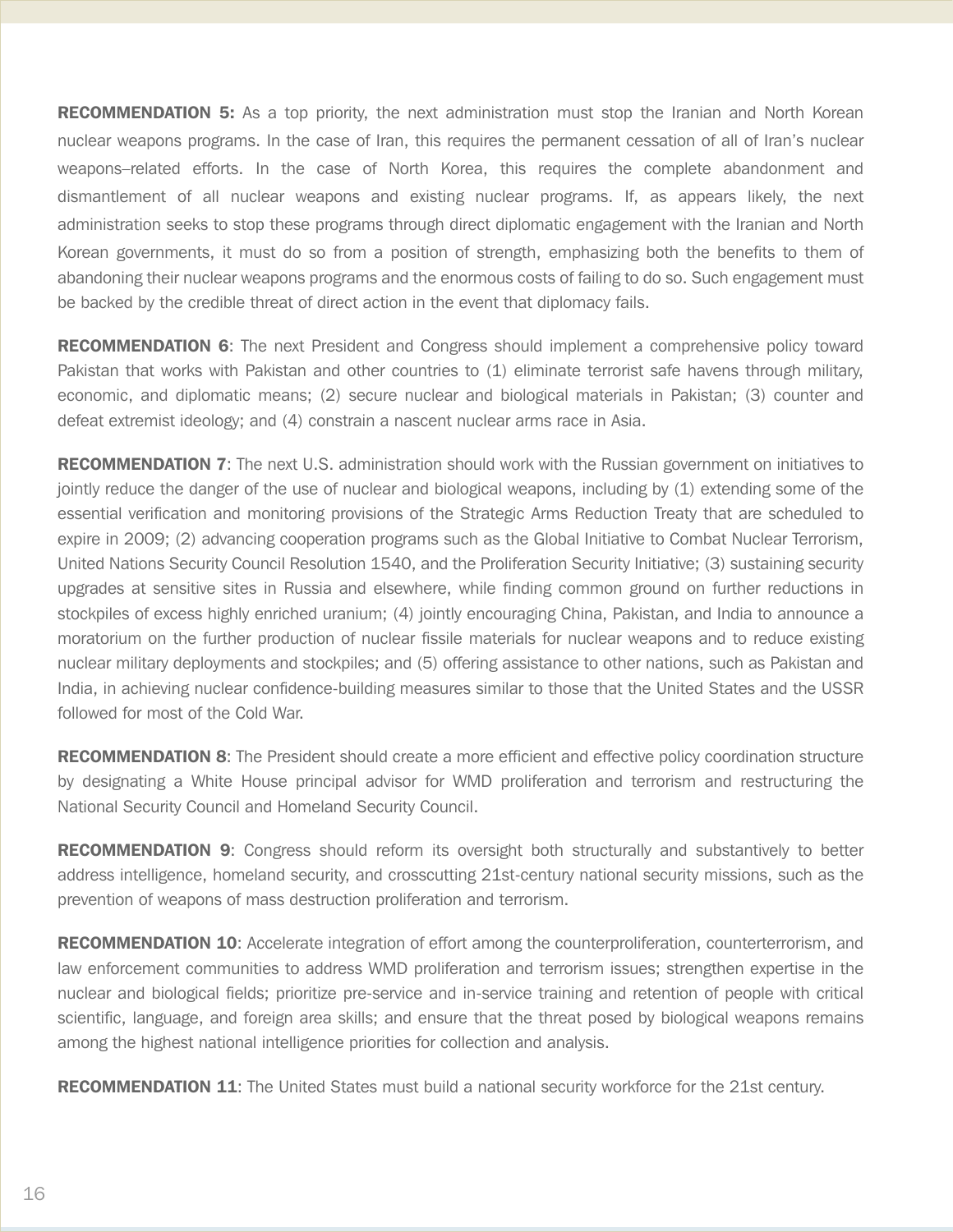RECOMMENDATION 12: U.S. counterterrorism strategy must more effectively counter the ideology behind WMD terrorism. The United States should develop a more coherent and sustained strategy and capabilities for global ideological engagement to prevent future recruits, supporters, and facilitators.

RECOMMENDATION 13: The next administration must work to openly and honestly engage the American citizen, encouraging a participatory approach to meeting the challenges of the new century.

For full text of the report, visit www.preventwmd.gov.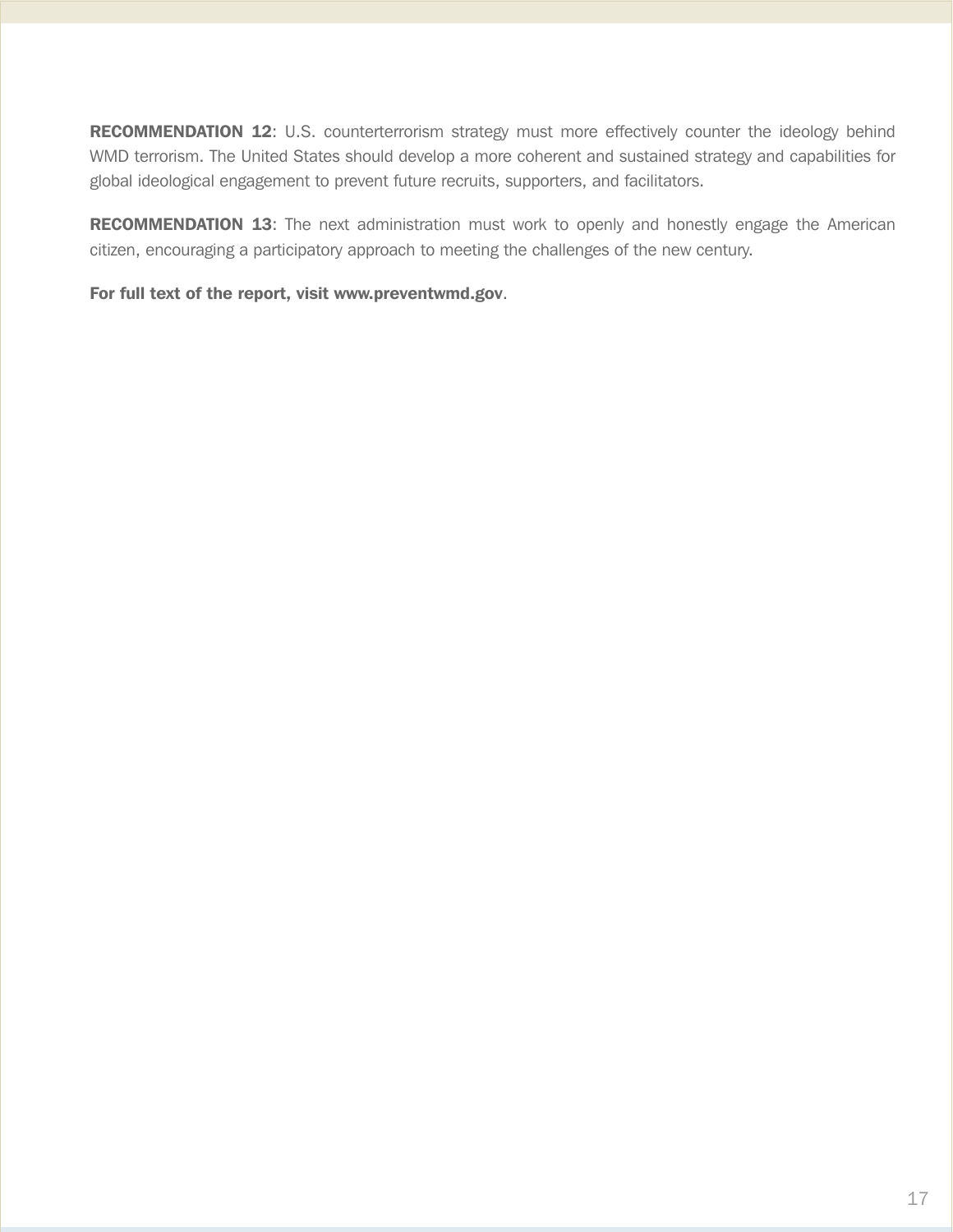### About the Commission

Congress established the bipartisan Commission on the Prevention of Weapons of Mass Destruction Proliferation and Terrorism to address the grave threat that the proliferation of weapons of mass destruction poses to the United States.

The Commission is a legacy of both the Joint Inquiry into Intelligence Community Activities Before and After the Terrorist Attacks of September 11, 2001, and the National Commission on Terrorist Attacks Upon the United States (the 9/11 Commission). The reports produced by these Commissions explained to the American people how and why the U.S. government failed to discover that terrorists, operating from Afghanistan, were infiltrating the United States in order to use a most unconventional resource—commercial airplanes—as weapons that would kill thousands of people. Those Commissions looked at the past. This Commission looks to the future.

The Commission's report, *World at Risk*, was published in December 2008 with the finding that the U.S. government has yet to fully adapt to the current circumstance of terrorism and weapons of mass destruction.

Recognizing the urgency in this assessment, Congress took the unprecedented step of authorizing an additional year of work by the Commission to assist Congress and the Administration to turn these recommendations into actions. Specifically, the report identifies 13 recommendations consisting of 49 actions that Congress and the Administration should take to change the trajectory of risk.

The full report is available at www.preventwmd.gov.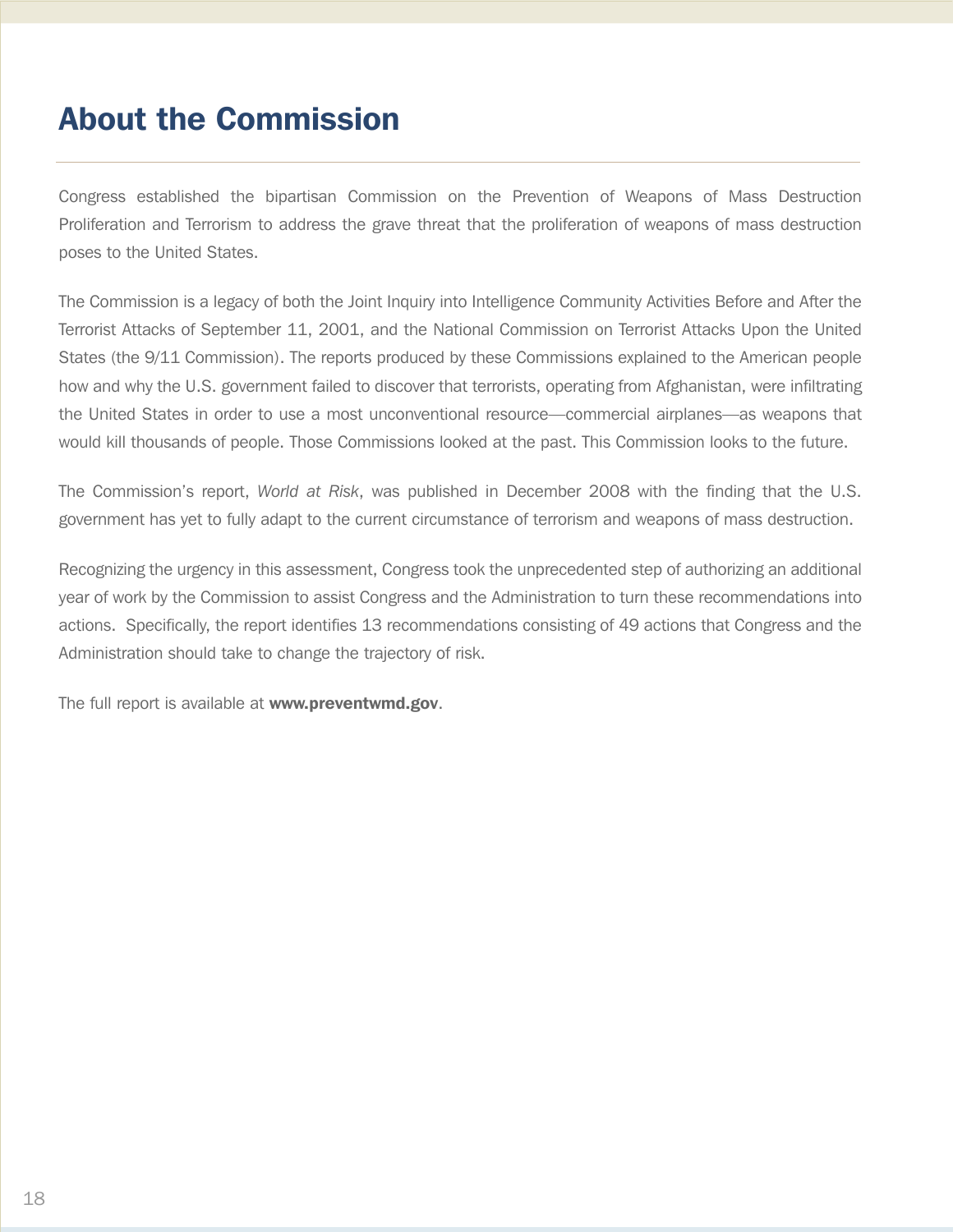### Commission on the Prevention of Weapons of Mass Destruction Proliferation and Terrorism

### Original Commissioners

Senator Bob Graham, Commission Chairman Senator Jim Talent, Commission Vice Chairman Graham T. Allison Robin Cleveland Stephen G. Rademaker Congressman Timothy Roemer Wendy R. Sherman Henry D. Sokolski Rich Verma

### Commission Staff, 2009—2010

Colonel Randall Larsen, USAF (Retired), Executive Director Lindsey R. Neas, Chief of Staff Gigi Kwik Gronvall, Science Advisor David Lampen, Technology Assistant Jay Lavender, Communications Advisor Carmen MacDougall, Communications Director Susan Perez, Administrative Assistant Sara E. Rubin, Communications Associate Daniel P. Sullivan, Senior Professional Staff Peter D. Zimmerman, Science Advisor

The Commission would like to thank Jamie Gorelick, Partner, and Keith Murphy, Associate, of WilmerHale for serving as General Counsel and Associate Counsel.